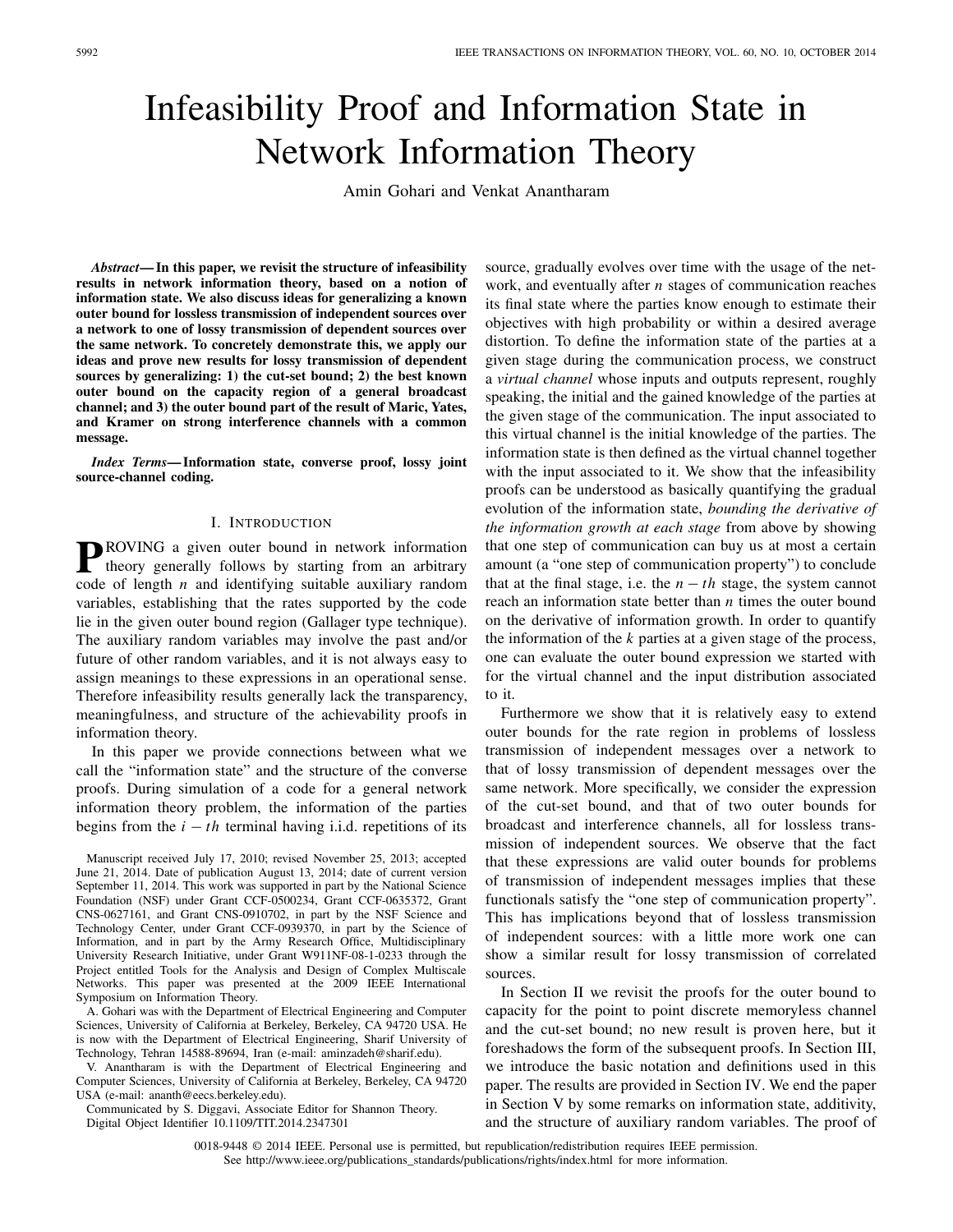a lemma needed in our discussion of the interference channel is relegated to the Appendix.

## II. REVISITING THE INFEASIBILITY PROOFS FOR THE POINT TO POINT CHANNEL AND THE CUT-SET BOUND

In this section we revisit the infeasibility proofs for the point to point discrete memoryless channel (with and without output feedback) and the cut-set bound. This section does not contain new results and aims to convey the basic intuitions. Since these are known theorems, we are being slightly loose and overlook the  $\epsilon$  terms that come from the Fano inequality.

Consider the problem of transmission of a message *M* over a point to point discrete memoryless channel  $q(y|x)$ , without output feedback. We would like to revisit the proof that any achievable code attains a rate less than or equal to  $C = \max_{p(x)} I(X; Y)$ . Consider a code of length *n* represented by random variables  $X^n$  and  $Y^n$ , where  $p(m, x^n, y^n)$  =  $p(m)p(x^n|m)\prod_{i=1}^n q(y_i|x_i)$ . The information available to the transmitter at the stage *i* of the communication is *M*, and the information available to the receiver is  $Y^i$ . Here we use  $Y^i$  to denote  $(Y_1, \ldots, Y_i)$ . To assign an information state to this stage, we may construct a virtual channel  $p(y^i|m)$ together with the input pmf  $p(m)$  for the input. A single use of this virtual channel directly gives the receiver  $Y^i$ ; thus the reason for calling it an information state. Now, we use the same mutual information functional to assign the real number  $I(M; Y<sup>i</sup>)$  to the information state (channel  $p(y^i|m)$  with input pmf  $p(m)$ ). It is easy to verify that (1) at  $i = 0$ ,  $I(M; Y<sup>i</sup>) = 0$ , (2) at each stage *i*, the amount of increase in  $I(M; Y^i)$ , i.e.  $I(M; Y^i) - I(M; Y^{i-1})$  is at most *C*, and (3) at  $i = n$ ,  $I(M; Y^n)$  becomes greater than or equal to  $I(M; \hat{M}) \approx H(M)$ , where  $\hat{M}$  denotes the reconstruction of *M* at the receiver at the end of the *n*-th stage. These three properties imply that  $H(M)$  is at most *nC*. Observe that the term  $I(M; \hat{M})$  can be also understood as the result of applying the mutual information functional to the information state  $p(\hat{m}|m)$  with input pmf  $p(m)$  (the information state after the decoder has computed  $\tilde{M}$  and discarded  $Y^n$ ).

Next, let us consider a point-to-point channel with output feedback. Here the information available to the transmitter also grows: at the stage *i* of the communication the transmitter knows  $MY<sup>i</sup>$ , and the receiver knows  $Y<sup>i</sup>$ . Thus, we need to revise our definition of information state. To fully capture the information state, we denote the initial information available to the two terminals by the pair  $(W_1, W_2)$  where the first coordinate  $W_1 = M$  is for the transmitter and the second coordinate  $W_2 = constant$  is for the receiver. The information of the two parties at stage *i* is equal to the pair  $(MY^i, Y^i)$ . Thus the virtual channel associated to this would be  $p(my^i, y^i | w_1, w_2)$ , together with the input distribution  $p(w_1, w_2)$ . This is a channel with two inputs and two outputs, whereas  $q(y|x)$  was a channel with one input and one output. However we can also interpret the original channel  $q(y|x)$  as a channel  $p(y_1, y_2|x_1, x_2) = q(y_1|x_1)1[y_2 = y_1]$  where  $x_1$  is the input by the transmitter, and  $x_2$  is the input by the receiver (which we can disable by setting the alphabet set of  $\mathcal{X}_2$  to be of size one).  $Y_1$  and  $Y_2$  are the outputs at the transmitter

and receiver respectively. The mutual information functional over this channel is still the mutual information between the transmitter's input and the receiver's output. Therefore, applying this to the virtual channel  $p(my^i, y^i|w_1, w_2)$  and the input distribution  $p(w_1, w_2)$ , we again get back  $I(M; Y^i)$  as a quantifier of the information state. It is easy to verify that the three conditions mentioned above on  $I(M; Y<sup>i</sup>)$  are still satisfied and the same upper bound proof goes through.

Lastly, let us revisit the proof of the cut-set bound for a network  $q(y_1y_2 \cdots y_k|x_1x_2 \cdots x_k)$ . Let us denote the input to the  $j - th$  terminal at time stage *i* of a code by  $X_{ii}$ . According to this outer bound, if it is possible to communicate at rate  $R^{(j_1,j_2)}$  from node  $j_1$  to  $j_2$  for  $j_1, j_2 \in \{1, 2, ..., k\}$ with asymptotically vanishing block probability of error, then there should exist a pmf  $p(x_1x_2 \cdots x_k)$  such that for every  $T \subset \{1, 2, \ldots, k\}$  we have

$$
\sum_{j_1 \in T, j_2 \in T^c} R^{(j_1, j_2)} \le I(X_T; Y_{T^c}|X_{T^c}),
$$

where  $X_T = (X_i, i \in T)$ . Assume that the parties initially have access to independent messages  $W_1, W_2, \ldots, W_k$ . The information of the terminals begins from the  $j - th$  terminal having  $W_i$  and gradually evolves over time with the use of the network. At the *i* − *th* stage, the *j* − *th* terminal has  $W_j Y_j^i$ , where  $Y_j^i = (Y_{j1}, Y_{j2}, \ldots, Y_{ji})$ . We represent the information state of the whole system at the  $i - th$  stage by the virtual channel  $p(w_1 y_1^i, w_2 y_2^i, ..., w_k y_k^i | w_1, ..., w_k)$  and the input distribution  $p(w_1, \ldots, w_k)$ . For a given  $T \subset \{1, 2, \ldots, k\}$ , we can use this virtual channel and the input associated to it with the help of the cut-set bound functional to quantify this information state by  $I(W_T; W_{T^c} Y_{T^c}^i | W_{T^c})$  where  $Y_{T^c}^i =$  $(Y_j^i, j \in T^c) = (Y_{j1}, Y_{j2}, \ldots, Y_{ji}, j \in T^c)$ . We now verify the three properties (1) at  $i = 0$ ,  $I(W_T; W_{T} \cdot Y_{T}^i | W_{T} \cdot) = 0$ ; (2) at each stage *i*, the amount of increase in  $I(W_T; W_T c Y_{Tc}^i | W_{Tc})$ is at most  $I(X_{Ti}; Y_{T^c i} | X_{T^c i})$  where  $X_{Ti} = (X_{ji}, j \in T)$  and  $X_{T^c i} = (X_{ji}, j \in T^c)$ , i.e.

$$
I(W_T; W_{T^c} Y_{T^c}^i | W_{T^c}) - I(W_T; W_{T^c} Y_{T^c}^{i-1} | W_{T^c})
$$
  
=  $I(W_T; Y_{T^c i} | W_{T^c} Y_{T^c}^{i-1})$   
=  $I(W_T; Y_{T^c i} | W_{T^c} X_{T^c i} Y_{T^c}^{i-1})$   
 $\leq I(W_T X_{T i}; Y_{T^c i} | W_{T^c} X_{T^c i} Y_{T^c}^{i-1})$   
=  $I(X_{T i}; Y_{T^c i} | X_{T^c i})$ ;

and (3) at  $i = n$ ,  $I(W_T; W_T \circ Y_T^n | W_T \circ) = I(W_T; W_T \circ Y_T^n) \ge$  $I(W_T; W_{T^c} \hat{M}_{T^c}^n) \geq I(W_T; \hat{M}_{T^c})$  becomes greater than or equal to  $n \sum_{j_1 \in T, j_2 \in T^c} R^{(j_1, j_2)}$ , for the messages from nodes *j*<sub>1</sub> ∈ *T* are functions of *W<sub>T</sub>* and are included in  $\hat{M}_{T}$ <sup>*c*</sup>. Thus, by adding up how much the quantifier  $I(W_T; W_T c Y_{T^c}^i | W_{T^c})$ increases in each stage and where it starts and ends up we can write:

$$
n \sum_{j_1 \in T, j_2 \in T^c} R^{(j_1, j_2)} \leq \sum_{i=1}^n I(X_{Ti}; Y_{T^c i} | X_{T^c i}).
$$

Observe that the above is simply the same single-letterization step of the traditional cut-set bound proof that has been rewritten in a different form.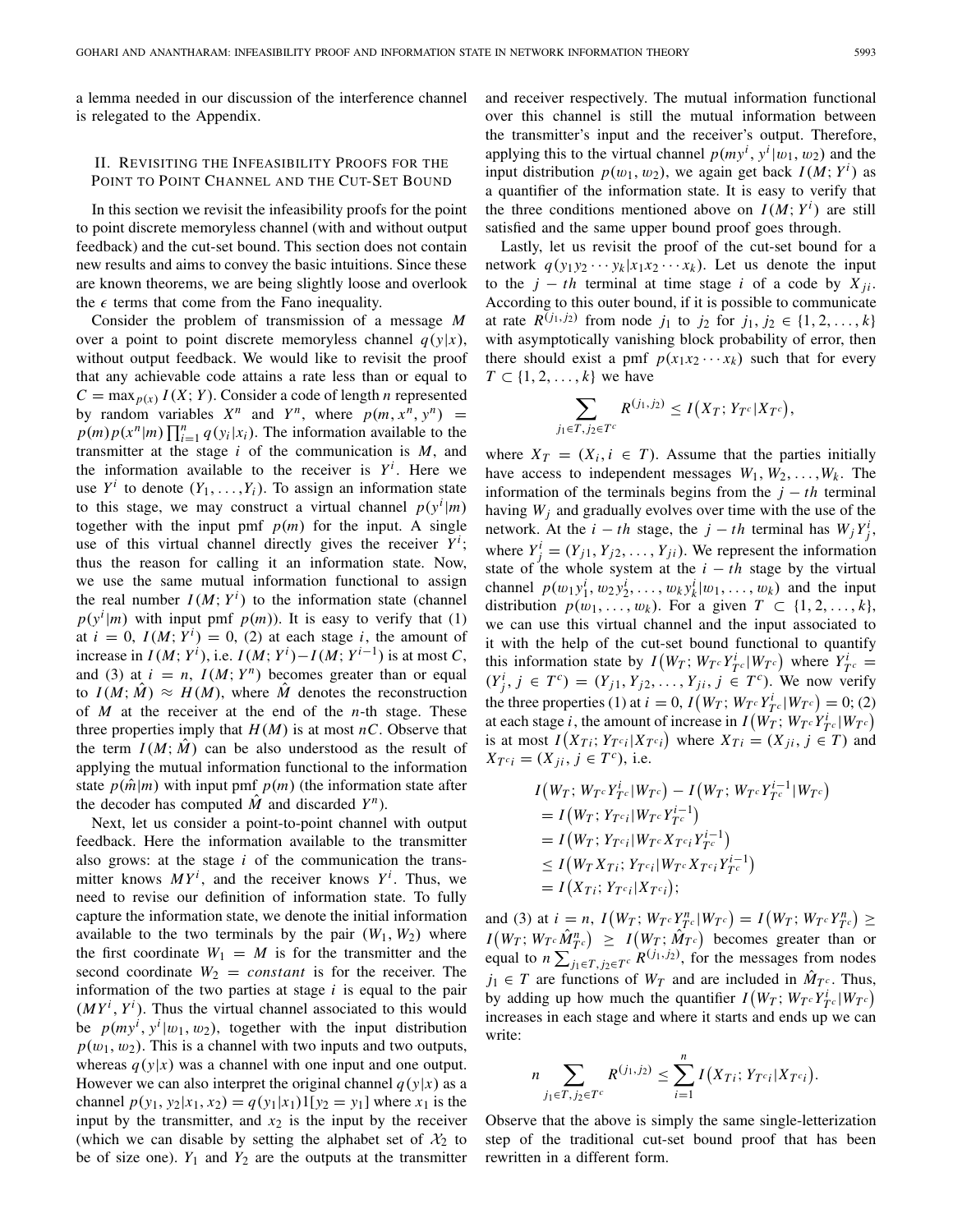| TABLE I  |  |
|----------|--|
| NOTATION |  |

| Variable                                                     | Description                                                                                                                                  |
|--------------------------------------------------------------|----------------------------------------------------------------------------------------------------------------------------------------------|
| $\mathbb{R}, \mathbb{R}_+$                                   | Real numbers, Non-negative real numbers.                                                                                                     |
| $\kappa$                                                     | The set $\{1, 2, 3, , k\}$ .                                                                                                                 |
| $\bar{k}$                                                    | Number of nodes of the network.                                                                                                              |
| $q(y_1y_2y_k x_1x_2x_k)$ or $q(\mathbf{y} \mathbf{x})$       | The statistical description of a general multi-terminal network.                                                                             |
| W.                                                           | Rv representing the source observed at the $j-th$ node.                                                                                      |
| $M_i$                                                        | Rv to be reconstructed in a possibly lossy way, at the $j-th$ node.                                                                          |
| $\mathcal{X}_i, \mathcal{Y}_i, \mathcal{W}_i, \mathcal{M}_i$ | Alphabets of $X_i$ , $Y_i$ , $W_i$ , $M_i$ .                                                                                                 |
| $\Delta_i(\cdot,\cdot)$                                      | Distortion function used by the $j-th$ terminal.                                                                                             |
| $\mathcal{E}_{ji}(\cdot)$                                    | The encoding function used by the $j-th$ terminal at the $i-th$ stage.                                                                       |
| $\mathcal{D}_i(\cdot)$                                       | The decoding function at the $j-th$ terminal.                                                                                                |
| $\boldsymbol{n}$                                             | Length of the code used.                                                                                                                     |
| Ψ                                                            | A permissible set of input distributions; $\Psi$ is a set of joint distributions                                                             |
|                                                              | on $\mathcal{X}_1 \times \mathcal{X}_2 \times \mathcal{X}_3 \times \cdots \times \mathcal{X}_k$ . Inputs to the network are required to have |
|                                                              | a joint distribution in $\Psi$ .                                                                                                             |

#### III. DEFINITIONS AND NOTATION

Throughout this paper we assume that each random variable takes values in a finite alphabet (set), denoted by calligraphic scripts (e.g.  $X$  for random variable  $X$ , etc.). R denotes the set of real numbers and  $\mathbb{R}_+$  denotes the set of nonnegative reals. We mostly adopt the notation of the textbook of El Gamal and Kim [1]. See Table I for a summary of the description of the variables that we use in the paper. For any natural number *k*, let  $[k] = \{1, 2, 3, \ldots, k\}$ . For a set  $S \subset [k]$ , let  $S^c$  denote its complement, that is  $[k]$  – *S*. We use  $Y_j^i$  to denote  $(Y_{j1}, Y_{j2}, \ldots, Y_{ji})$ . Furthermore, **W** stands for  $(W_1, W_2, \ldots, W_k)$ , **X** stands for  $(X_1, X_2, \ldots, X_k)$ , etc. Similarly, we use  $W_i$  to denote  $(W_1, W_2, \ldots, W_k)$  and  $W^i$  to denote  $(W_1^i, W_2^i, \ldots, W_k^i)$ , so  $\mathbf{W}^n$  denotes  $(W_1^n, W_2^n, \ldots, W_k^n)$ , etc. For any subset *S* ⊂ [*k*], we use *X<sub>S</sub>* to denote the set of random variables (*X<sub>j</sub>* : *j* ∈ *S*). Similarly, we use  $X_{Si}$  and  $X_S^i$  to denote  $(X_{ji}, j \in S)$ and  $(X_j^i, j \in S)$  respectively, so  $X_S^n$  denotes  $(X_j^n, j \in S)$ , etc. Note that  $W$ ,  $W$ <sup>*i*</sup>, and  $W$ <sup>*i*</sup> can be thought of as more compact notation for  $W_{[k]}$ ,  $W_{[k]i}$ , and  $W_{[k]}^i$  respectively. When writing joint probabilities and mutual information terms, we generally drop the commas between variables, e.g.  $p(w_1w_2)$  rather than  $p(w_1, w_2)$ . In a few cases we keep the commas when we want to highlight certain groupings of the variables.

A (discrete memoryless) general multiterminal network (GMN) is characterized by the conditional distribution  $q(y_1y_2 \cdots y_k|x_1x_2 \cdots x_k)$ , where  $X_j$  and  $Y_j$  ( $j \in [k]$ ) are respectively the input and the output of the channel at the *j*−*th* terminal. In the previous section, we assumed that  $W_i$  was representing all the messages available at terminal *j*. However since we want to discuss lossy source coding throughout the rest of the paper we assume that the  $j - th$  terminal ( $j \in [k]$ ) has access to *n i.i.d. repetitions* of  $W_j$  before the beginning of the communication at block length *n*. The message that needs to be delivered (in a possibly lossy manner) to the  $j - th$ terminal is taken to be  $M_i = f_i(W_1, W_2, \ldots, W_k)$  for some function  $f_i$ . If this is asymptotically possible within a given distortion in the sense that is defined below, we call the source  $(W_1, W_2, \ldots, W_k)$  admissible. Of particular interest is the case when the function  $f_i(W_1, W_2, \ldots, W_k)$  takes the special form of  $(f_{(j,1)}(W_1), f_{(j,2)}(W_2), \ldots, f_{(j,k)}(W_k))$  for some functions  $f_{(j_1,j_2)}$ .

For any  $j \in [k]$ , let the distortion function  $\Delta_j$  be a function  $\Delta_i$  :  $\mathcal{M}_i \times \mathcal{M}_i \rightarrow [0,\infty)$ . For any natural number *n* and vectors  $(m_{j1}, m_{j2},..., m_{jn})$  and  $(m'_{j1}, m'_{j2},..., m'_{jn})$ from  $({\cal M}_j)^n$ , let  $\Delta_{jn}(m_j^n, m_{j'}^n) = \frac{1}{n} \sum_{r=1}^n \Delta_j (m_{jr}, m_{jr'}^n)$ . Roughly speaking, we require the i.i.d. repetitions of random variable  $M_i$  to be reconstructed, by the  $j - th$  terminal, within the average distortion  $D_i$ .

*Definition 1: Given natural number n, an* n-code *is the following set of mappings:*

$$
\mathcal{E}_{j1} : (\mathcal{W}_j)^n \longrightarrow \mathcal{X}_j, \quad \forall j \in [k];
$$
  

$$
\mathcal{E}_{ji} : (\mathcal{W}_j)^n \times (\mathcal{Y}_j)^{i-1} \longrightarrow \mathcal{X}_j, \quad \forall j \in [k], i \in [2:n];
$$
  

$$
\mathcal{D}_j : (\mathcal{W}_j)^n \times (\mathcal{Y}_j)^n \longrightarrow (\mathcal{M}_j)^n, \quad \forall j \in [k].
$$
 (1)

*Intuitively speaking*  $\mathcal{E}_{ji}$  *is the encoding function of the j − th terminal at the i – th time instance, and*  $D_i$  *is the decoding function of the j* − *th terminal. The joint pmf induced by an n-code is defined as follows: assume that random variables* **W***<sup>n</sup> are n i.i.d. repetitions of random variables* **W** *with joint distribution*  $p(\mathbf{w})$ *. Random variables*  $X_{ji}$  *and*  $Y_{ji}$  ( $i \in [n]$ *, j* ∈ [*k*]*) are defined according to the following constraints:*  $(\mathbf{w}^n \mathbf{x}^n \mathbf{v}^n)$ 

$$
= \prod_{i=1}^{n} p(\mathbf{w}_i) \times \prod_{i=1}^{n} q(\mathbf{y}_i | \mathbf{x}_i) \times \prod_{i=1}^{n} \prod_{j=1}^{m} p(x_{ji} | w_j^{n} y_j^{i-1}); \quad (2)
$$

*so we may write*  $X_{j1} = \mathcal{E}_{j1}(W_j^n)$ *, and for any i* ∈ [*n*] – {1}*,*  $X_{ji} = \mathcal{E}_{ji}(W_j^n, Y_j^{i-1})$ . *Random variables*  $X_{ji}$  *and*  $Y_{ji}$  *represent the input and output of the j − th terminal at the i − th time instance and satisfy the following Markov chains:*

$$
\mathbf{W}^n \mathbf{Y}^{i-1} \to W_j^n Y_j^{i-1} \to X_{ji}, \quad \mathbf{W}^n \mathbf{Y}^{i-1} \to \mathbf{X}_i \to \mathbf{Y}_i.
$$

Let  $M_{ii} = f_i(\mathbf{W}_i)$ .

Given positive reals  $\epsilon$  and  $D_j$  ( $j \in [k]$ ), and a source marginal distribution  $p(\mathbf{w})$ , an *n*-code is said to achieve the average distortion  $D_j$  (for all  $j \in [k]$ ) over the channel  $q(\mathbf{y}|\mathbf{x})$ if for every  $j \in [k]$ :

$$
\mathbb{E}\bigg[\Delta_{jn}\bigg(\mathcal{D}_j\big(W_j^n,Y_j^n\big),M_j^n\bigg)\bigg]\leq D_j.
$$

Similarly the code is said to achieve the average probability of error  $\epsilon$  if for every  $j \in [k]$ :

$$
\mathbb{P}(\mathcal{D}_j(W_j^n, Y_j^n) \neq M_j^n) \leq \epsilon.
$$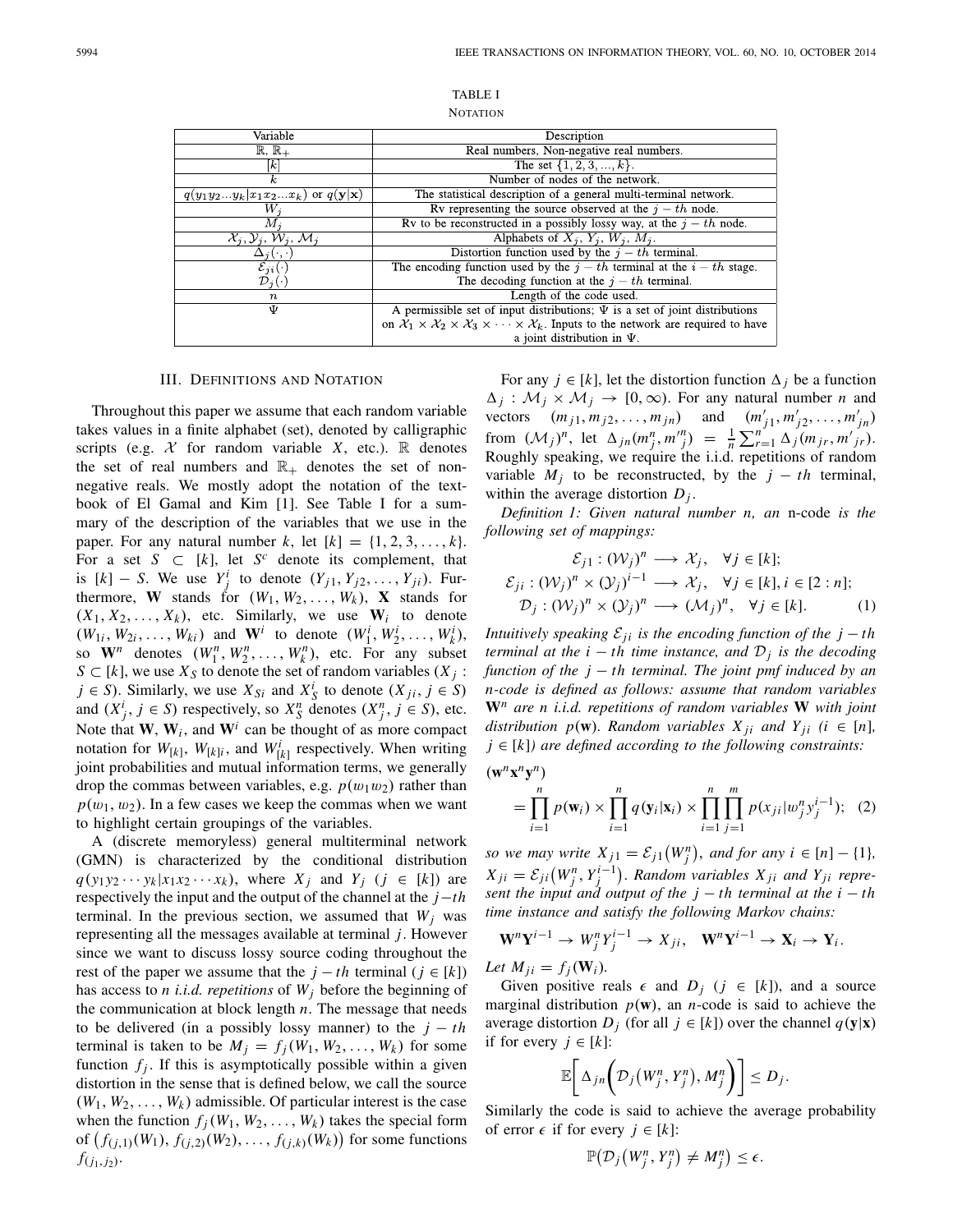*Definition 2: Given positive reals Dj and distortion functions*  $\Delta_i$ , *a source marginal distribution*  $p(\mathbf{w})$  *is called an* admissible source *over the channel q*(**y**|**x**) *for the target reproduction functions*  $f_j$  ( $j \in [k]$ ) at the distortion levels *D<sub>j</sub>* (*j* ∈ [*k*]*)* if for sufficiently large n, an n-code achieving *the average distortion Dj exists. Similarly, a source marginal distribution is said to be* admissible *with a vanishing probability of error if every*  $\epsilon > 0$  *and for sufficiently large n, an*  $n$ -code with average probability of error of  $\epsilon$  exists.

*Definition 3: Given a GMN q*(**y**|**x**)*, and the source marginal distribution p*(**w**)*, a* permissible set *of input distributions,*  $\Psi$ *, is a set of joint distributions on*  $X_1 \times X_2 \times X_3 \times \cdots \times X_k$ *for which the following guarantee exists: for any communication protocol, the inputs to the multiterminal network at each time stage have a joint distribution belonging to the*  $set \Psi$ .

The set of all probability distributions on  $X_1 \times X_2 \times$  $\chi_3 \times \cdots \times \chi_k$  is always a permissible set. However for instance in an interference channel or a multiple access channel with no output feedback, if the transmitters observe independent messages, their input to the channel remain independent. Also, constraints on the set of input distributions when the transmitters are observing i.i.d. repetitions of correlated random variables are reported in [19] (see also [36]).

Definition 1 can be extended in the following way to define the notion of an *n*-code for a permissible set of input distributions  $\Psi$ .

*Definition 4: Given a GMN q*(**y**|**x**)*, and the source marginal distribution p*(**w**)*, an* n-code *for permissible set consists of the three mappings given in eq.* (1) *such that for any i* ∈ [*n*]*, the induced joint distribution of*  $\mathbf{X}_i$  *(computed from eq.* (2)*) is in*  $\Psi$ .

*Definition 5: Given positive reals*  $D_j$ *, distortion functions*  $\Delta_i$  *and a permissible set of input distributions*  $\Psi$ *, a source marginal distribution*  $p(w)$  *is called an* admissible source *for*  $\Psi$  *over the channel*  $q(y|x)$  *for the target reproduction functions*  $f_i$  ( $j \in [k]$ ) at the distortion levels  $D_j$  ( $j \in [k]$ ) *if for sufficiently large n, an n-code for permissible set achieving the average distortion Dj exists. Similarly, a source marginal distribution is said to be* admissible *with a vanishing* probability of error if every  $\epsilon > 0$  and for sufficiently large n, *an n-code for permissible set with average probability of*  $error of  $\epsilon$  exists.$ 

#### IV. STATEMENT OF THE RESULTS

In this section, we formally present the results. Section IV-A states a generalized cut-set bound that is applicable to all multiterminal networks. Sections IV-B and IV-C state our results for broadcast channels and strong interference channels respectively.

# *A. Cut-Set Bound for Lossy Transmission of Dependent Sources*

The traditional cut-set bound says that if it is possible to communicate at rate  $R^{(i,j)}$  from node *i* to *j* for  $i, j \in [k]$ with asymptotically vanishing block probability of error, then we have

$$
\sum_{j_1 \in T, j_2 \in T^c} R^{(j_1, j_2)} \le I(X_T; Y_{T^c}| X_{T^c}), \quad \forall T \subset [k]
$$

for some  $p(\mathbf{x})q(\mathbf{y}|\mathbf{x})$ . Since the union in the traditional cutset bound is taken over all  $p(x)$ , it is not tight for a MAC channel. One can slightly improve it so that it becomes tight for the MAC channel, by considering a permissible set of input distributions  $\Psi$  (e.g. independent inputs for the MAC), and express this bound as follows:

$$
\sum_{j_1 \in T, j_2 \in T^c} R^{(j_1, j_2)} \le I(X_T; Y_{T^c} | X_{T^c} Z), \quad \forall T \subset [k]
$$

for some  $p(\mathbf{x}z)q(\mathbf{y}|\mathbf{x})$  where for any  $z, p(\mathbf{x}|z) \in \Psi$ . The size of the alphabet of *Z* can be bounded from above by  $2^k - 1$ using Carathéodory's theorem. Exploiting expressions of the form  $I(X_T; Y_{T^c}|X_{T^c})$  as a quantifier for the information state, we prove the following theorem:

*Theorem 1: Given any GMN q*(**y**|**x**) *with a permissible set of input distributions*  $\Psi$ *, a sequence of non-negative real numbers*  $D_j$  ( $j \in [k]$ ), and an arbitrary admissible *source* **W** *for the target reproduction functions*  $f^j$  ( $j \in [k]$ ) *at these distortion levels and with this permissible set of input distributions, there exists*

- *a joint distribution p*(**x***z*) *where the size of the alphabet of Z* is  $2^k - 1$  *and furthermore*  $p(\mathbf{x}|\mathbf{z})$  *belongs to*  $\Psi$  *for any value z that the random variable Z might take;*
- *a joint distribution*  $p(\hat{\mathbf{m}}, \mathbf{w})$  *where for each j the average distortion between*  $M_i = f_i(\mathbf{W})$  *and*  $\hat{M}_i$  *is less than or*  $[Equal to D_j, i.e. \mathbb{E}[\Delta_j(M_j, \hat{M}_j)] \leq D_j$

*such that for every*  $T \subset [k]$  *the following inequality holds:* 

$$
I\big(W_T;\,\hat{M}_{T^c}|W_{T^c}\big)\leq I\big(X_T;\,Y_{T^c}|X_{T^c}Z\big),
$$

*where*  $Y$ ,  $X$  *and*  $Z$  *are jointly distributed according to*  $q(y|x)$ . *p*(**x***z*). *Note that here the following Markov chain holds:*  $Z \rightarrow X \rightarrow Y$ .

*Remark 1: The fact that the expressions on both sides of the above inequality are of the same form is due to the feature of our framework where we use the same functional for quantifying the information state and for channel coding. To intuitively understand the form of the statement of the theorem, apply the outer bound expression of the channel coding problem to a virtual channel constructed using the sources as follows: given any*  $p(\hat{\mathbf{m}}, \mathbf{w})$  *such that*  $\Delta_i(M_i, M_i) \leq D_i$  *holds, consider the virtual channel p*( $\hat{\mathbf{m}}$ |**w**) *with the input distribution being p*(**w**). *The inputs of this virtual channel, i.e.* **W***, and its outputs, i.e.* **M**, can be understood as the raw information and acceptable *information objectives at the k parties.*

If we let  $\Delta_i$  be the Hamming distance for each *j*, then a vanishing probability of error implies reconstruction with average distortion at most  $\epsilon$  for any  $\epsilon > 0$ . Thus, by letting  $\epsilon$  converge to zero, we get the following corollary, basically recovering the original cut-set bound.

*Corollary 1: If it is possible to communicate at rate*  $R^{(j_1,j_2)}$ *from node j*<sub>1</sub> *to j*<sub>2</sub> *for all j*<sub>1</sub>, *j*<sub>2</sub>  $\in$  [*k*] *with asymptotically vanishing block probability of error via n-codes for the channel*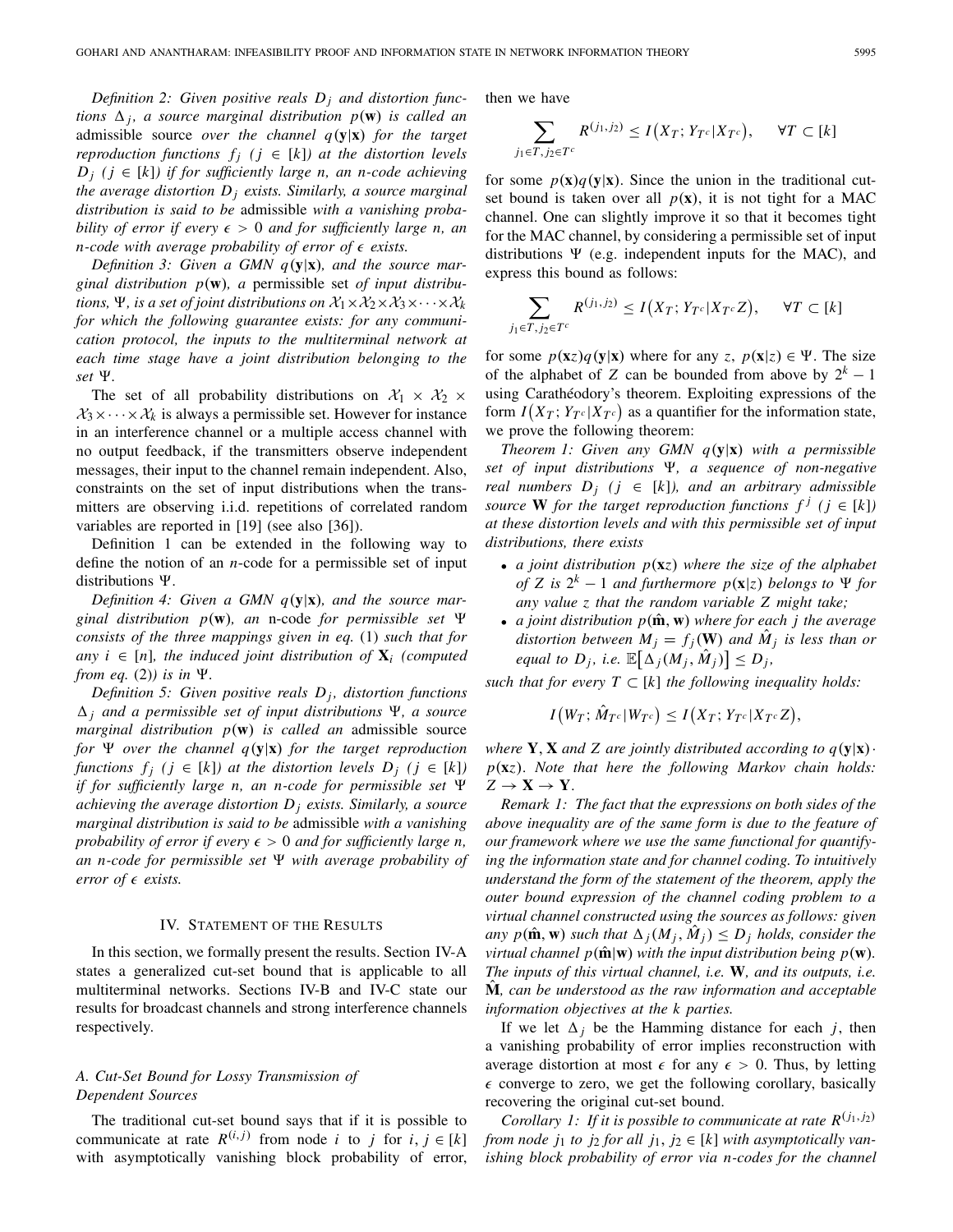$q$ (**y**|**x**) *with permissible set of input distributions*  $\Psi$ , then we *must have*

$$
\sum_{j_1 \in T, j_2 \in T^c} R^{(j_1, j_2)} \le I(X_T; Y_{T^c} | X_{T^c} Z), \quad \forall T \subset [k]
$$

*for some*  $p(\mathbf{x}, z)q(\mathbf{y}|\mathbf{x})$  *<i>where for any z,*  $p(\mathbf{x}|z) \in \Psi$  *and the alphabet of Z is of size*  $2^k - 1$ *.* 

*One can think of*  $R^{(j_1,j_2)}$  *as*  $H(f_{(j_2,j_1)}(W_i))$  *where*  $M_j =$  $f_i(\mathbf{W})$  ( $j \in [k]$ ) are assumed to consist of independent *components*  $(f_{(i,1)}(W_1), \ldots, f_{(i,k)}(W_k))$ . This bound is some*times tight; for instance it is tight for a multiple access channel with independent source messages when is taken to be the set of all mutually independent input distributions. The bound reduces to the traditional cut-set bound when is taken to be the set of all input distributions, and*  $I\left( {{X}_{T}};Y_{T^c}|{X}_{T^c}{Z} \right)$  is bounded from above by  $I\left( {{X}_{T}};Y_{T^c}|{X}_{T^c} \right)$ . *This is valid because*  $I(X_T; Y_{T^c} | X_{T^c} Z) = H(Y_{T^c} | X_{T^c} Z) H(Y_T c | X_{[k]}Z)$  =  $H(Y_T c | X_T c Z)$  −  $H(Y_T c | X_{[k]}Z)$  ≤  $H(Y_T c | X_T c) - H(Y_T c | X_{[k]}) = I(X_T; Y_{T^c} | X_{T^c}).$ 

*Remark 2: Other extensions of the cut-set bound can be found in [11] and [20]. Our formulation is motivated by some existing works which show the possible benefits of focusing on function computation rather than just raw communication (see for instance [13], [28], [29], [32]).*

*Proof of Theorem 1:* Following similar steps as in items (1) and (2) of the proof for the cut-set bound from Section II, we identify the information state at stage *i* as the virtual channel  $p(w_1^n y_1^i, w_2^n y_2^i, ..., w_k^n y_k^i | w_1^n, ..., w_k^n)$  and the input distribution  $p(w_1^n, \ldots, w_k^n)$ . The only difference between this information state and that given in Section II is that instead of  $w_j$  we have  $w_j^n$  here (as discussed in the notation section). Thus given some  $T \subset [k]$  the quantifier would be  $I(W^n_T; W^n_{T^c} Y^n_{T^c} | W^n_{T^c})$ . At  $i = 0$ , this expression is zero. Exactly the same proof given for item (2) in Section II shows that  $I(W_T^n; W_{T^c}^n Y_{T^c}^i | W_{T^c}^n) - I(W_T^n; W_{T^c}^n Y_{T^c}^{i-1} | W_{T^c}^n)$  is at most  $I(X_{Ti}; Y_{T^c i}|X_{T^c i})$ . This is due to the fact that we had not used independence of  $W_i$ 's there. Thus at  $i = n$ ,  $I(W_T^n; W_{T}^n, Y_{T}^n | W_{T}^n)$  will be less than or equal to the sum of increases in the *n* stages of a communication protocol, i.e.

$$
I(W_{T}^{n}; W_{T}^{n} \times Y_{T}^{n}|W_{T}^{n}) \leq \sum_{i=1}^{n} I(X_{Ti}; Y_{T^{c}i}|X_{T^{c}i}).
$$

Now, at the decoding phase terminal *j* computes  $M_i^n$  $\mathcal{D}_j(W_j^n, Y_j^n)$ , and then discards  $W_j^n$  $\int j^n Y_j^n$ . This changes the information state to the virtual channel  $p(\hat{m}_1^n, \hat{m}_2^n, \ldots, \hat{m}_k^n | w_1^n, \ldots, w_k^n)$ and the input distribution  $p(w_1^{\tilde{n}}, \ldots, w_k^{\tilde{n}})$ . The quantifier for this corresponds to  $I(W_T^n; \hat{M}_{T^c}^n | W_{T^c}^n)$ . By data processing we have  $I(W_T^n; \hat{M}_{T}^n | W_{T}^n)$  ≤ *I*  $(W_T; W_{T^c}^n Y_{T^c}^n | W_{T^c}^n)$ . Thus,

$$
I\big(W_T^n; \hat{M}_{T^c}^n | W_{T^c}^n\big) \leq \sum_{i=1}^n I\big(X_{Ti}; Y_{T^c i} | X_{T^c i}\big).
$$

Using items 1 and 3 of Lemma 1, and Lemma 2, we have that

$$
I(W_T^n; \hat{M}_{T^c}^n | W_{T^c}^n) = n \cdot I(W_T; \hat{M}_{T^c} | W_{T^c})
$$

for  $\hat{M}_i$  ( $j \in [k]$ ) jointly distributed with  $W_i$  ( $j \in [k]$ ) where the average distortion between  $M_i = f_i(\mathbf{W})$  and  $\hat{M}_i$  is less than or equal to  $D_j$ . Further the induced joint pmf of  $\dot{M}_j$  and **W** does not depend on the set *T* ⊂ [ $k$ ].

Thus, we have shown that there exists  $\tilde{M}_i$  jointly distributed with  $W_{[k]}$  and satisfying the average distortion constraint such that for any  $T \subset [k]$ 

$$
I(W_T; \hat{M}_{T^c}|W_{T^c}) \leq \frac{1}{n} \sum_{i=1}^n I(X_{Ti}; Y_{T^c i}|X_{T^c i}).
$$

We can wrap up the proof by using the well-known technique of expressing the convexification on the right hand side using the auxiliary rv *Z*, i.e.  $\frac{1}{n} \sum_{i=1}^{n} I(X_{Ti}; Y_{T^c i} | X_{T^c i}) =$ *I*( $X_T$ ;  $Y_{T^c} | X_{T^c} Z$ ). Observe that given any value of *Z*,  $p(\mathbf{x} | z)$ belongs to  $\Psi$ , by construction. This property remains valid after reduction of the cardinality of *Z* since in cardinality reduction we fix  $p(x|z)$  and vary the marginal distribution of  $Z$ .

*Lemma 1: Take arbitrary random variables*  $X^n$ ,  $Y^n$ ,  $Z^n$ *such that*  $(X^n, Y^n)$  *is n i.i.d. repetitions of*  $(X, Y)$ *. Let*  $Q$  *be uniform over* [n] *and independent of*  $(X^n, Y^n, Z^n)$ *. We then have*

- $I(X^n; Z^n | Y^n) \ge n \cdot I(X_Q; Z_Q | Y_Q)$
- $H(X^n | Z^n) \leq n \cdot H(X_O | Z_O)$
- *Random variables*  $(X_Q, Y_Q)$  *have the same joint distribution as*  $(X, Y)$ *.*

*Proof:* For the first item, we have

$$
I(X^{n}; Z^{n}|Y^{n})
$$
  
= nH(X|Y) - H(X^{n}|Z^{n}Y^{n})  

$$
\geq \sum_{q=1}^{n} H(X_{q}|Y_{q}) - H(X_{q}|Y_{q}Z_{q}) = \sum_{q=1}^{n} I(X_{q}; Z_{q}|Y_{q})
$$
  
= n \cdot I(X\_{Q}; Z\_{Q}|QY\_{Q}) \geq n \cdot I(X\_{Q}; Z\_{Q}|Y\_{Q}).

For the second item, we have

$$
H(X^n | Z^n) = \sum_{q=1}^n H(X_q | Z^n X_{1:q-1}) \le \sum_{q=1}^n H(X_q | Z_q)
$$
  
=  $n \cdot H(X_Q | Q Z_Q) \le n \cdot H(X_Q | Z_Q).$ 

The last item follows from the fact that  $(X^n, Y^n)$  is i.i.d.  $\Box$ *Lemma 2: For any arbitrary pair*  $(Y^n, Z^n)$ *, the average distortion between*  $Y_Q$  *and*  $Z_Q$  *for*  $Q$  *uniform over* [*n*] *and independent of*  $(Y^n, Z^n)$ *, i.e.*  $\mathbb{E}[\Delta(Y_Q, Z_Q)]$ *, is equal to*  $\mathbb{E}[\Delta_n(Y^n, Z^n)].$ 

*Proof:* 
$$
\mathbb{E}[\Delta(Y_Q, Z_Q)] = \mathbb{E}[\mathbb{E}[\Delta(Y_Q, Z_Q)]] = \sum_{q=1}^n \frac{1}{n} \mathbb{E}[\Delta(Y_q, Z_q)] = \mathbb{E}[\Delta_n(Y^n, Z^n)].
$$

## *B. Lossy Transmission of Dependent Sources Over a Broadcast Channel*

*Theorem 2: Take an arbitrary broadcast channel*  $q(y_2y_3|x_1)$ *, a permissible set of input distributions*  $\Psi$ *, and an associated admissible source marginal distribution p*(w1) *with distortion levels D*<sup>2</sup> *and D*<sup>3</sup> *for given distortion*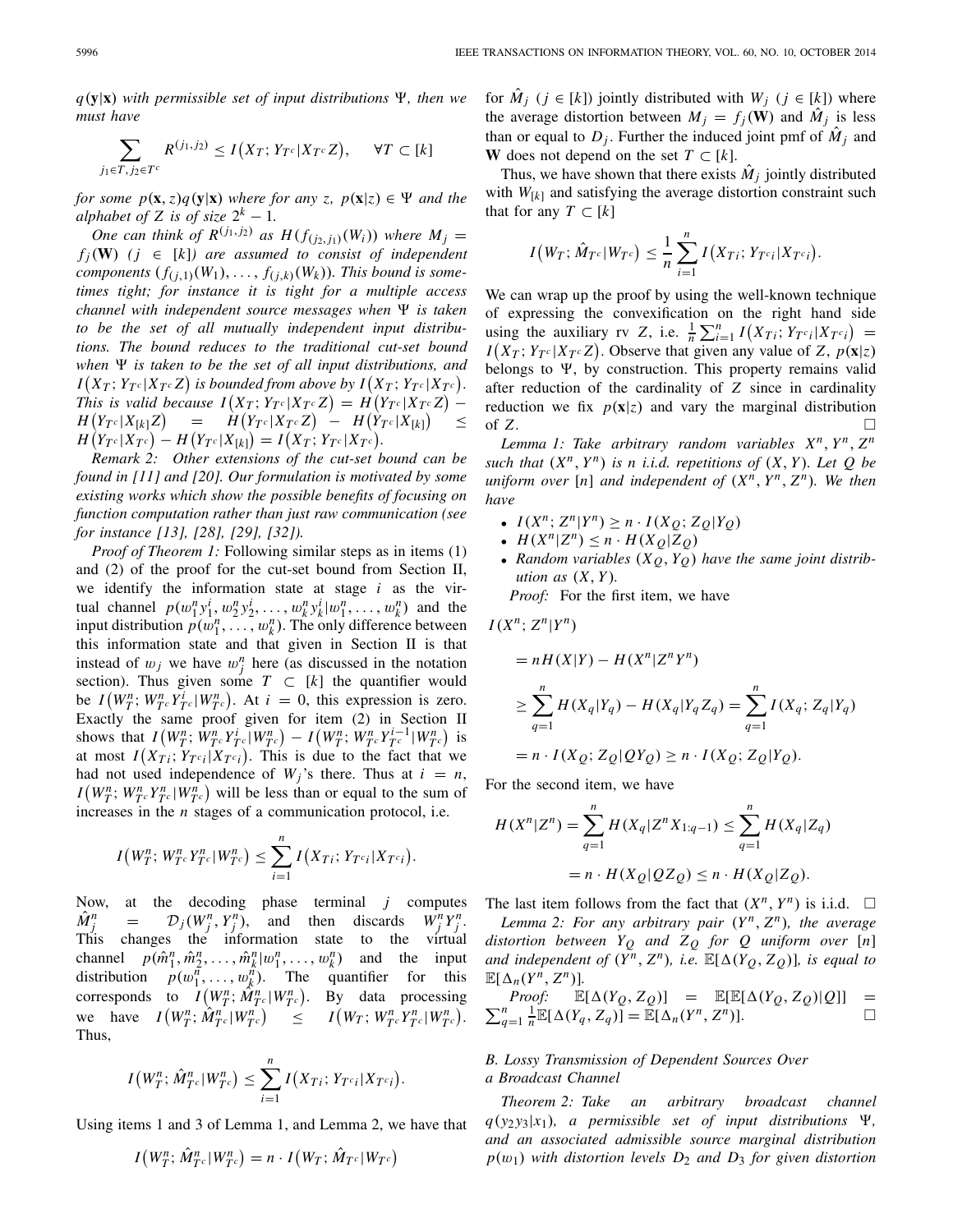*functions*  $\Delta_2$  *and*  $\Delta_3$ *. Take a random variable L arbitrarily jointly distributed with* (*M*2, *M*3)*.* <sup>1</sup> *Then there must exist a joint distribution p*( $\hat{m}_2 \hat{m}_3 | m_2 m_3 l$ ) *such that* 

$$
\mathbb{E}[\Delta_j(M_j,\hat{M}_j)] \leq D_j, \quad j=2,3,
$$

and a joint pmf  $p(uvwx_1)q(y_2y_3|x_1)$  such that  $p(x_1)$  is in the convex hull of  $\Psi$  and the following inequalities hold:

$$
I(L; \hat{M}_2) \leq I(W; Y_2);
$$
  
\n
$$
I(L; \hat{M}_3) \leq I(W; Y_3);
$$
  
\n
$$
I(LM_2; \hat{M}_2) \leq I(UW; Y_2);
$$
  
\n
$$
I(M_2; \hat{M}_2|L) + I(L; \hat{M}_3) \leq I(U; Y_2|W) + I(W; Y_3);
$$
  
\n
$$
I(M_3L; \hat{M}_3) \leq I(VW; Y_3);
$$
  
\n
$$
I(M_3; \hat{M}_3|L) + I(L; \hat{M}_2) \leq I(V; Y_3|W) + I(W; Y_2);
$$
  
\n
$$
I(L; \hat{M}_2) + I(M_3; \hat{M}_3|L) \leq I(W; Y_2) + I(V; Y_3|W)
$$
  
\n
$$
+ I(M_2; \hat{M}_2|M_3L) + I(U; Y_2|VW);
$$
  
\n
$$
I(M_2; \hat{M}_2|M_3L) \leq I(U; Y_2|VW)
$$
  
\n
$$
+ I(M_3L; \hat{M}_3) + I(VW; Y_3);
$$
  
\n
$$
I(L; \hat{M}_3) + I(M_2; \hat{M}_2|L) \leq I(W; Y_3) + I(U; Y_2|W)
$$
  
\n
$$
+ I(M_3; \hat{M}_3|M_2L) + I(V; Y_3|UW);
$$
  
\n
$$
I(M_3; \hat{M}_3|M_2L) \leq I(V; Y_3|UW)
$$
  
\n
$$
+ I(M_2L; \hat{M}_2) + I(UW; Y_2).
$$

*Remark 3: The above theorem is an extension of the outer bound of [26] for lossy transmission of dependent sources. Nair uses the same expressions involving U*, *V*, *W on the right hand side of the above inequalities (see also the Nair and El Gamal outer bound in [27]). The same argument as in [26] shows that we can restrict*  $to p(uvwx_1) = p(w)p(u|w)p(v|w)p(x_1|uvw), X_1$  *being a function of* (*U*, *V*, *W*)*, and can use the strengthened Carathéodory theorem of Fenchel to bound the cardinality of U*, *V*, *W* from above by  $|U| \leq |X_1| + 1$ ,  $|V| \leq |X_1| + 1$ ,  $|W|$  ≤  $|X_1|$  + 5*.* 

*Remark 4: The right hand side and left hand side of the above equations are of the same form. To see this consider a virtual channel corresponding to the communication task as*  $p(m_2m_3|w_1)$  *together with input distribution*  $p(w_1)$ *. We are applying the same functional for the virtual channel (source coding) and channel coding.*

*Corollary 2: Take an arbitrary broadcast channel*  $q(y_2 y_3 | x_1)$ *, a permissible set of input distributions*  $\Psi$ *, and an associated admissible source marginal distribution p*(w1) *with vanishing probability of error at both receivers. Take an arbitrary random variable L satisfying*  $H(L|M_2) = H(L|M_3) = 0.2$  *Then there must exist*  $p(w)p(u|w)p(v|w)p(x_1|uvw)q(y_2y_3|x_1)$  *such that*  $X_1$  *is a function of*  $(U, V, W)$  *and*  $p(x_1)$  *is in the convex hull of*  $\Psi$ 

*and the following inequalities hold:*

$$
H(L) \le \min\{I(W; Y_2), I(W; Y_3)\};
$$
  
\n
$$
H(M_2) \le I(U; Y_2|W) + \min\{I(W; Y_2), I(W; Y_3)\};
$$
  
\n
$$
H(M_3) \le I(V; Y_3|W) + \min\{I(W; Y_2), I(W; Y_3)\};
$$
  
\n
$$
H(M_2M_3) \le \min\{I(W; Y_2), I(W; Y_3)\}
$$
  
\n
$$
+I(U; Y_2|VW) + I(V; Y_3|W);
$$

$$
H(M_2M_3) \le \min\{I(W; Y_2), I(W; Y_3)\} + I(V; Y_3|UW) + I(U; Y_2|W).
$$

*Remark 5: Prior to a preliminary conference version of this article [16], there had been no previous work discussing any interesting outer bounds on the admissible source region of the general broadcast channel with arbitrarily dependent sources. In a later work [21], Kramer, Liang and Shamai independently derived a similar result. All of these works consider lossless transmission. In a subsequent work, the best known outer bound on the general broadcast channel was simplified by Nair in [26]. The best known inner bound for the two receiver general broadcast channel with dependent sources is due to Han and Costa [31]. See [35] for a correction to the proof and also [25] for an alternative proof.*

*Remark 6: During the review process for this paper, the authors have learnt about a related result that has been independently derived by Khezeli and Chen in [37, Th. 3]. The two bounds differ in two ways: the bound given above has only one auxiliary random variable L whereas the bound given in [37] has three random variables. Furthermore, p* $(\hat{m}_2, \hat{m}_3 | m_2, m_3 l)$ *can depend on L but the bound given in [37] does not have such dependence. The bound of [37] can be however shown from the same proof given below (See Remark 7).*

*Proof of Theorem 2:* Since there is only one source *W<sup>n</sup>* 1 observed by the transmitter and the information of the second and third terminals increases over time, we may identify the information state at stage *i* as the virtual channel  $p(y_2^i, y_3^i|w_1^n)$ and the input distribution  $p(w_1^n)$ .

Based on the statement of the theorem, given  $q(y_2 y_3 | x_1)$ and  $q(x_1)$ , the information state can be quantified by any of the following expressions showing up on the right hand side of the equations for any arbitrary  $p(uvw|x_1)$ :

$$
\left(I(W; Y_2), I(W; Y_3), I(UW; Y_2),I(U; Y_2|W) + I(W; Y_3), I(V; Y_3|W) + I(W; Y_2),I(VW; Y_3), I(U; Y_2|VW) + I(V; Y_3|W) + I(W; Y_2),I(U; Y_2|VW) + I(V; Y_3|W) + I(W; Y_3),I(V; Y_3|UW) + I(U; Y_2|W) + I(W; Y_2),I(V; Y_3|UW) + I(U; Y_2|W) + I(W; Y_3)\right).
$$

This gives the following vector of quantifiers for the information state at stage *i* given any  $p(\tilde{u}_i \tilde{v}_i \tilde{w}_i | w_1^n)$ :

$$
\left(I(\tilde{W}_i;Y_2^i), I(\tilde{W}_i;Y_3^i), I(\tilde{U}_i\tilde{W}_i;Y_2^i),\right.
$$

 $1 M<sub>2</sub>$  and  $M<sub>3</sub>$  are functions of  $W<sub>1</sub>$  that are to be reconstructed at the receivers.

<sup>&</sup>lt;sup>2</sup>Random variable *L* is representing the common part between  $M_2$  and  $M_3$ in the sense of Gács and Körner [10] and the common message that needs to be transmitted to both receivers.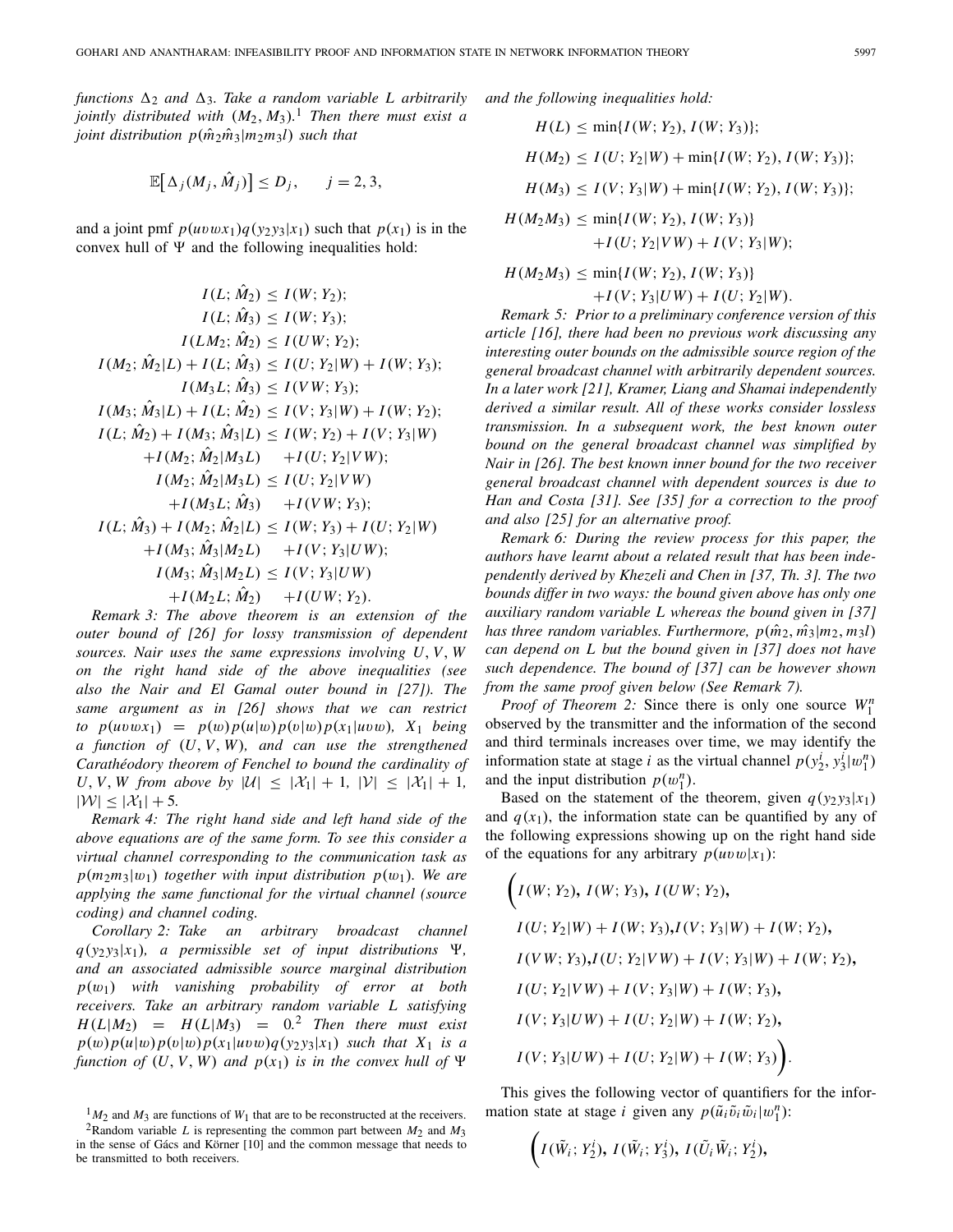$$
I(\tilde{U}_i; Y_2^i | \tilde{W}_i) + I(\tilde{W}_i; Y_3^i),
$$
  
\n
$$
I(\tilde{V}_i; Y_3^i | \tilde{W}_i) + I(\tilde{W}_i; Y_2^i), I(\tilde{V}_i \tilde{W}_i; Y_3^i),
$$
  
\n
$$
I(\tilde{W}_i; Y_2^i) + I(\tilde{V}_i; Y_3^i | \tilde{W}_i) + I(\tilde{U}_i; Y_2^i | \tilde{V}_i \tilde{W}_i),
$$
  
\n
$$
I(\tilde{U}_i; Y_2^i | \tilde{V}_i \tilde{W}_i) + I(\tilde{V}_i \tilde{W}_i; Y_3^i),
$$
  
\n
$$
I(\tilde{W}_i; Y_3^i) + I(\tilde{U}_i; Y_2^i | \tilde{W}_i) + I(\tilde{V}_i; Y_3^i | \tilde{U}_i \tilde{W}_i),
$$
  
\n
$$
I(\tilde{V}_i; Y_3^i | \tilde{U}_i \tilde{W}_i) + I(\tilde{U}_i \tilde{W}_i; Y_2^i) \bigg).
$$
 (3)

Let us denote the above vector by  $b_i(\tilde{U}_i, \tilde{V}_i, \tilde{W}_i)$  where, with a slight abuse of notation, we have used the variables  $\tilde{U}_i$ ,  $\tilde{V}_i$ ,  $\tilde{W}_i$ instead of  $p(\tilde{u}_i \tilde{v}_i w_i | w_1^n)$  (just like when we use  $H(X)$  to denote  $H(p(x))$ .

Clearly all of these quantifiers are zero when  $i = 0$ , i.e.  $b_0(\tilde{U}_0, \tilde{V}_0, \tilde{W}_0)$  is always zero. Furthermore, to compare the quantifiers at stage  $i$  and  $i - 1$ , one can verify that

$$
b_i(\tilde{U}_i, \tilde{V}_i, \tilde{W}_i) \leq b_{i-1}(\tilde{U}_{i-1}, \tilde{V}_{i-1}, \tilde{W}_{i-1})
$$
  
+ 
$$
(I(W_i; Y_{2i}), I(W_i; Y_{3i}), I(U_i W_i; Y_{2i}), I(U_i; Y_{2i} | W_i)
$$
  
+ 
$$
I(W_i; Y_{3i}), I(V_i; Y_{3i} | W_i) + I(W_i; Y_{2i}),
$$
  

$$
I(V_i W_i; Y_{3i}), I(U_i; Y_{2i} | V_i W_i) + I(V_i; Y_{3i} | W_i)
$$
  
+ 
$$
I(W_i; Y_{2i}), I(U_i; Y_{2i} | V_i W_i) + I(V_i; Y_{3i} | W_i)
$$
  
+ 
$$
I(W_i; Y_{3i}) I(V_i; Y_{3i} | U_i W_i) + I(U_i; Y_{2i} | W_i)
$$
  
+ 
$$
I(W_i; Y_{2i}), I(V_i; Y_{3i} | U_i W_i) + I(U_i; Y_{2i} | W_i)
$$
  
+ 
$$
I(W_i; Y_{3i}),
$$

where  $\leq$  is coordinatewise and  $\tilde{W}_{i-1} = \tilde{W}_i Y_{3i}$ ,  $W_i = \tilde{W}_i Y_2^{i-1}$ ,  $\tilde{U}_i = \tilde{U}_{i-1} = U_i, \tilde{V}_i = \tilde{V}_{i-1} = V_i$ . Further the Markov chain  $\tilde{W}_i \tilde{U}_i \tilde{V}_i \rightarrow W_1^n \rightarrow Y_2^i Y_3^i$  implies  $U_i V_i W_i \rightarrow X_{1i} \rightarrow Y_{2i} Y_{3i}$ and  $\tilde{W}_{i-1}\tilde{U}_{i-1}\tilde{V}_{i-1} \rightarrow W_1^n \rightarrow Y_2^{i-1}Y_3^{i-1}$ . In other words, having  $\tilde{W}_i$ ,  $\tilde{U}_i$ ,  $\tilde{V}_i$ , we can find a valid  $\tilde{W}_{i-1}$ ,  $\tilde{U}_{i-1}$ ,  $\tilde{V}_{i-1}$  and  $W_i$ ,  $U_i$ ,  $V_i$  in terms of it.

Thus, for any arbitrary  $p(\tilde{u}_n \tilde{v}_n \tilde{w}_n | w_1^n)$  we have

$$
b_n(\tilde{U}_n, \tilde{V}_n, \tilde{W}_n)
$$
  
\n
$$
\leq \sum_{i=1}^n \Biggl(I(W_i; Y_{2i}), I(W_i; Y_{3i}), I(U_i W_i; Y_{2i}), I(U_i; Y_{2i} | W_i) + I(W_i; Y_{3i}), I(V_i; Y_{3i} | W_i) + I(W_i; Y_{2i}), I(V_i W_i; Y_{3i}),
$$
  
\n
$$
I(U_i; Y_{2i} | V_i W_i) + I(V_i; Y_{3i} | W_i) + I(W_i; Y_{2i}),
$$
  
\n
$$
I(U_i; Y_{2i} | V_i W_i) + I(V_i; Y_{3i} | W_i) + I(W_i; Y_{3i}),
$$
  
\n
$$
I(V_i; Y_{3i} | U_i W_i) + I(U_i; Y_{2i} | W_i) + I(W_i; Y_{2i}),
$$
  
\n
$$
I(V_i; Y_{3i} | U_i W_i) + I(U_i; Y_{2i} | W_i) + I(W_i; Y_{3i})
$$

where  $U_i$ ,  $V_i$ ,  $W_i$  are uniquely specified by  $\tilde{U}_n$ ,  $\tilde{V}_n$ ,  $\tilde{W}_n$ . Letting *Q* be uniform over [*n*] and independent of all previously defined variables we can write

$$
b_n(\tilde{U}_n, \tilde{V}_n, \tilde{W}_n)
$$
  
\n
$$
\leq n \times \left(I(W_Q; Y_{2Q}|Q), I(W_Q; Y_{3Q}|Q),\right)
$$
  
\n
$$
I(U_Q; Y_{2Q}|Q),
$$
  
\n
$$
I(U_Q; Y_{2Q}|W_QQ) + I(W_Q; Y_{3Q}|Q),
$$
  
\n
$$
I(V_Q; Y_{3Q}|W_QQ) + I(W_Q; Y_{2Q}|Q),
$$
  
\n
$$
I(V_QW_Q; Y_{3Q}|Q),
$$
  
\n
$$
I(U_Q; Y_{2Q}|V_QW_QQ) + I(V_Q; Y_{3Q}|W_QQ)
$$
  
\n
$$
+ I(W_Q; Y_{2Q}|Q),
$$
  
\n
$$
I(U_Q; Y_{2Q}|V_QW_QQ) + I(V_Q; Y_{3Q}|W_QQ)
$$
  
\n
$$
+ I(W_Q; Y_{3Q}|Q),
$$
  
\n
$$
I(V_Q; Y_{3Q}|U_QW_QQ) + I(U_Q; Y_{2Q}|W_QQ)
$$
  
\n
$$
+ I(W_Q; Y_{2Q}|Q),
$$
  
\n
$$
I(V_Q; Y_{3Q}|U_QW_QQ) + I(U_Q; Y_{2Q}|W_QQ)
$$
  
\n
$$
+ I(W_Q; Y_{3Q}|Q).
$$

Letting  $U = U_Q$ ,  $V = V_Q$ ,  $W = (W_Q, Q)$ ,  $X_1 = X_{1Q}$ ,  $Y_2 =$  $Y_{2Q}$ ,  $Y_3 = Y_{3Q}$  one gets that

$$
b_n(\tilde{U}_n, \tilde{V}_n, \tilde{W}_n)
$$
  
\n
$$
\leq n \times \left(I(W; Y_2), I(W; Y_3),\right)
$$
  
\n
$$
I(UW; Y_2|W), I(U; Y_2|W) + I(W; Y_3),
$$
  
\n
$$
I(V; Y_3|W) + I(W; Y_2), I(VW; Y_3),
$$
  
\n
$$
I(U; Y_2|VW) + I(V; Y_3|W) + I(W; Y_2),
$$
  
\n
$$
I(U; Y_2|VW) + I(V; Y_3|W) + I(W; Y_3),
$$
  
\n
$$
I(V; Y_3|UW) + I(U; Y_2|W) + I(W; Y_2),
$$
  
\n
$$
I(V; Y_3|UW) + I(U; Y_2|W) + I(W; Y_3),
$$
  
\n(4)

for some  $p(uvwx_1)$  that depends on  $\tilde{U}_n$ ,  $\tilde{V}_n$ ,  $\tilde{W}_n$ , but satisfies the property that  $p(x_1) = \frac{1}{n} \sum_{q=1}^n p(x_{1q})$  belongs to the convex hull of  $\Psi$ .

So far, we have basically shown that one can follow the proof of [26] while interpreting its steps with the concept of information state.

Next, at the decoding phase terminal  $j$  ( $j = 2, 3$ ) computes  $\hat{M}_j^n = \mathcal{D}_j(Y_j^n)$ , and then discards  $Y_j^n$ . This changes the information state to the virtual channel  $p(\hat{m}_2^n, \hat{m}_3^n | w_1^n)$  and the input distribution  $p(w_1^n)$ . The quantifier for this corresponds to the following for any given  $p(\tilde{u}_n \tilde{v}_n \tilde{w}_n | w_1^n)$ :

$$
\left(I(\tilde{W}_n; \hat{M}_2^n), I(\tilde{W}_n; \hat{M}_3^n), I(\tilde{W}_n \tilde{U}_n; \hat{M}_2^n),\nI(\tilde{U}_n; \hat{M}_2^n | \tilde{W}_n) + I(\tilde{W}_n; \hat{M}_3^n), I(\tilde{V}_n; \hat{M}_3^n | \tilde{W}_n)\n+I(\tilde{W}_n; \hat{M}_2^n), I(\tilde{V}_n \tilde{W}_n; \hat{M}_3^n), I(\tilde{W}_n; \hat{M}_2^n) + I(\tilde{V}_n; \hat{M}_3^n | \tilde{W}_n)\n+I(\tilde{U}_n; \hat{M}_2^n | \tilde{V}_n \tilde{W}_n), I(\tilde{U}_n; \hat{M}_2^n | \tilde{V}_n \tilde{W}_n) + I(\tilde{V}_n \tilde{W}_n; \hat{M}_3^n),\nI(\tilde{W}_n; \hat{M}_3^n) + I(\tilde{U}_n; \hat{M}_2^n | \tilde{W}_n) + I(\tilde{V}_n; \hat{M}_3^n | \tilde{U}_n \tilde{W}_n),\nI(\tilde{V}_n; \hat{M}_3^n | \tilde{U}_n \tilde{W}_n) + I(\tilde{U}_n \tilde{W}_n; \hat{M}_2^n)\right).
$$
\n(5)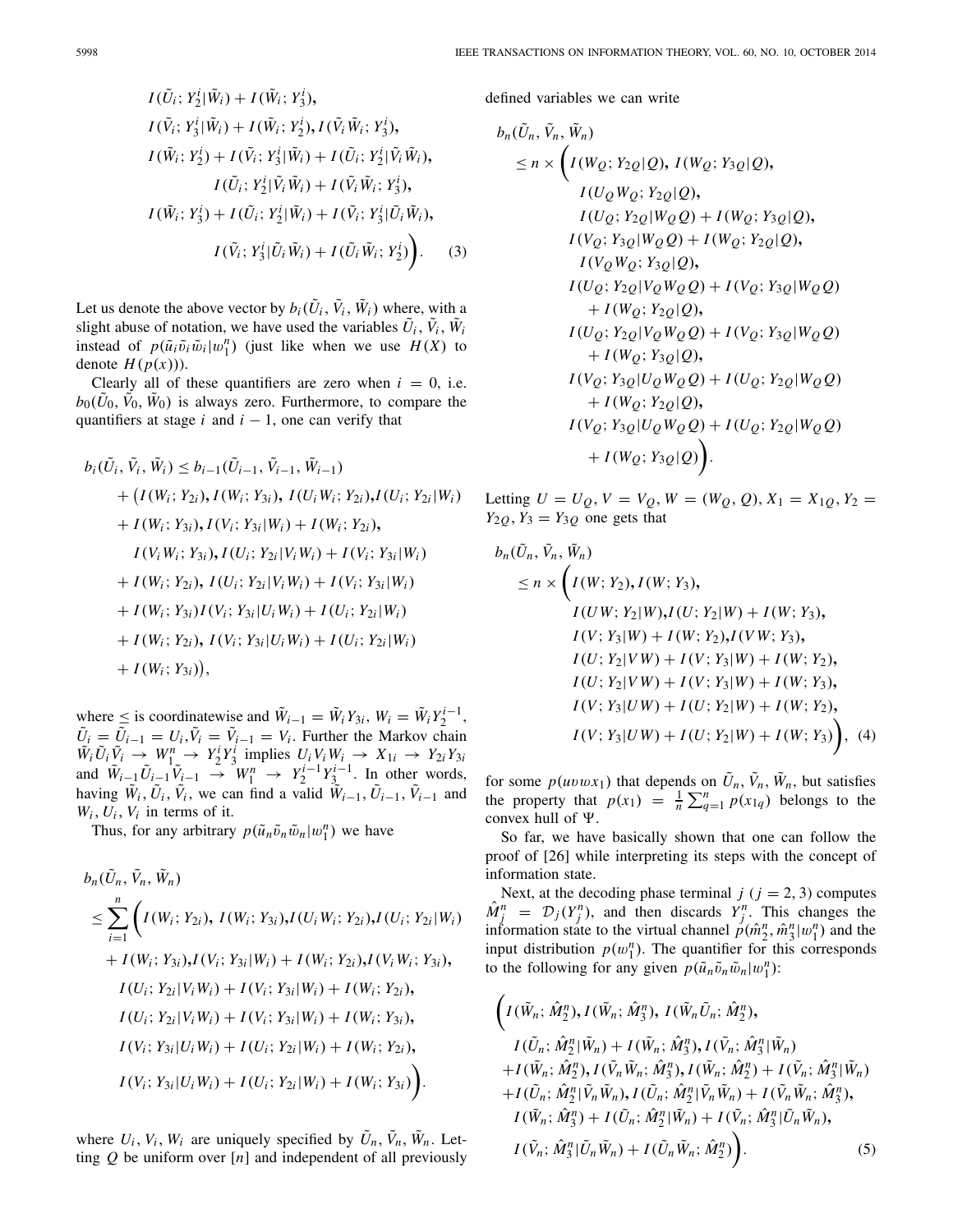By the data processing inequality, the vector given in eq. (5) is coordinatewise less than or equal to  $b_n(\tilde{U}_n, \tilde{V}_n, \tilde{W}_n)$ , i.e. the vector given in eq. (3) for  $i = n$ . Let us choose

$$
\tilde{U}_n = M_2^n, \tilde{V}_n = M_3^n, \tilde{W}_n = L^n \tag{6}
$$

where  $L^n$  is created such that  $(M_2^n, M_3^n, L^n)$  is *n* i.i.d. repetitions from  $p(m_2m_3l)$  and that  $L^n \to M_2^n M_3^n \to X_1^n \to Y_2^n Y_3^n$ form a Markov chain. Then using equation (4) we have that

$$
\left(I(L^{n}; \hat{M}_{2}^{n}), I(L^{n}; \hat{M}_{3}^{n}), I(L^{n}M_{2}^{n}; \hat{M}_{2}^{n}),\nI(M_{2}^{n}; \hat{M}_{2}^{n}|L^{n}) + I(L^{n}; \hat{M}_{3}^{n}),\nI(M_{3}^{n}; \hat{M}_{3}^{n}|L^{n}) + I(L^{n}; \hat{M}_{2}^{n}),\nI(M_{3}^{n}L^{n}; \hat{M}_{3}^{n}),\nI(L^{n}; \hat{M}_{2}^{n}) + I(M_{3}^{n}; \hat{M}_{3}^{n}|L^{n}) + I(M_{2}^{n}; \hat{M}_{2}^{n}|M_{3}^{n}L^{n}),\nI(M_{2}^{n}; \hat{M}_{2}^{n}|M_{3}^{n}L^{n}) + I(M_{3}^{n}L^{n}; \hat{M}_{3}^{n}),\nI(L^{n}; \hat{M}_{3}^{n}) + I(M_{2}^{n}; \hat{M}_{2}^{n}|L^{n}) + I(M_{3}^{n}; \hat{M}_{3}^{n}|M_{2}^{n}L^{n}),\nI(M_{3}^{n}; \hat{M}_{3}^{n}|M_{2}^{n}L^{n}) + I(M_{2}^{n}L^{n}; \hat{M}_{2}^{n})\right)\n\leq n \times \left(I(W; Y_{2}), I(W; Y_{3}), I(U; Y_{2}|W) + I(W; Y_{2}),\nI(U; Y_{2}|W) + I(W; Y_{3}), I(V; Y_{3}|W)\n+ I(W; Y_{2}), I(V; Y_{3}|W) + I(W; Y_{3}),\nI(U; Y_{2}|VW) + I(V; Y_{3}|W) + I(W; Y_{2}),\nI(U; Y_{2}|VW) + I(V; Y_{3}|W) + I(W; Y_{3}),\nI(V; Y_{3}|UW) + I(U; Y_{2}|W) + I(W; Y_{3}),\nI(V; Y_{3}|UW) + I(U; Y_{2}|W) + I(W; Y_{3})\right)
$$
(7)

for some  $p(uvwx_1)$ , where  $p(x_1)$  belongs to the convex hull of  $\Psi$ . As in the previous section, items 1 and 3 of Lemma 1, and Lemma 2, imply that the vector on the left hand side of equation (7) is coordinatewise greater than or equal to

$$
\left(I(L; \hat{M}_2), I(L; \hat{M}_3), I(LM_2; \hat{M}_2),I(M_2; \hat{M}_2|L) + I(L; \hat{M}_3),I(M_3; \hat{M}_3|L) + I(L; \hat{M}_2), I(L; \hat{M}_2) + I(M_3; \hat{M}_3|L)+ I(M_2; \hat{M}_2|M_3L), I(M_2; \hat{M}_2|M_3L) + I(M_3L; \hat{M}_3),I(L; \hat{M}_3) + I(M_2; \hat{M}_2|L) + I(M_3; \hat{M}_3|M_2L),I(M_3; \hat{M}_3|M_2L) + I(M_2L; \hat{M}_2)\right)
$$

for some  $\hat{M}_2$ ,  $\hat{M}_3$  jointly distributed with  $M_2$ ,  $M_3$ , L where the average distortion between  $M_i$  and  $\tilde{M}_i$  is less than or equal to  $D_i$ ,  $i = 2, 3$ . This completes the proof of Theorem 2.

*Remark 7: A proof for [37, Th. 3] can be shown along the same lines as above if we use a more general choice of U and*  $\tilde{V}$  in equation (6) as *i.i.d.* repetitions of two random variables, *arbitrarily distributed with M*2*, M*<sup>3</sup> *and L. The dependence of p* $(m_2, m_3|m_2, m_3l)$  *on L is also unnecessary to impose from the way M*ˆ <sup>2</sup> *and M*ˆ <sup>3</sup> *are constructed in the proof, as*  $\hat{M}_{2Q}$  and  $\hat{M}_{3Q}$  for some random time index Q. The Markov *chain*  $L^n \to \widetilde{M}_2^n M_3^n \to X_1^n \to Y_2^n Y_3^n \to \hat{M}_2^n \widetilde{M}_3^n$  implies that  $L^n \rightarrow M_2^n M_3^n \rightarrow \hat{M}_2^n \hat{M}_3^n$ . Since  $(M_2^n, M_3^n, L^n)$  is i.i.d., we

 $g$ et that  $L_q \rightarrow M_{2q} M_{3q} \rightarrow \hat{M}_2^n \hat{M}_3^n$  forms a Markov chain for *any*  $q$  ∈ [*n*]*.* Hence  $L_Q$  →  $M_{2Q}M_{3Q}$  →  $M_{2Q}M_{3Q}$  also forms *a* Markov chain. Further the choice of  $p(\hat{m}_2 \hat{m}_3 \hat{o} | m_2 \hat{o} m_3 \hat{o})$ *depends only on the code, and not on*  $p(l|m_2m_3)$ *.* 

## *C. Lossy Transmission of Dependent Sources Over a Strong Interference Channel*

*Definition 6: An interference channel (IC)*  $q(y_3y_4|x_1x_2)$  *<i>is said to be* strong *if*

$$
I(X_1; Y_3 | X_2) \le I(X_1; Y_4 | X_2); \tag{8}
$$

$$
I(X_2; Y_4 | X_1) \le I(X_2; Y_3 | X_1), \tag{9}
$$

for all product distributions on  $\mathcal{X}_1 \times \mathcal{X}_2 := \{(x_1, x_2) : x_1 \in$  $\mathcal{X}_1, x_2 \in \mathcal{X}_2$ . This condition then automatically extends to all joint distributions on  $\mathcal{X}_1 \times \mathcal{X}_2$ .

A permissible set of input distributions is taken to be a subset of joint distributions on  $X_1$  and  $X_2$  (the receivers do not have inputs to the channel, or rather their input alphabets are of size one). As in the traditional IC, the goal of receivers  $Y_3$  and  $Y_4$  is to recover  $M_3 = W_1$  and  $M_4 = W_2$  within distortions *D*<sup>3</sup> and *D*<sup>4</sup> respectively.

*Theorem 3: Take an arbitrary strong interference channel*  $q(y_3y_4|x_1x_2)$ , a permissible set of input distributions  $\Psi$ , and an admissible source marginal distribution  $p(w_1w_2)$  with *distortions*  $D_3$  *and*  $D_4$  *for*  $M_3 = W_1$  *and*  $M_4 = W_2$ *. Then there must exist a joint distribution*  $p(\hat{m}_3 \hat{m}_4 | m_3 m_4)$  *such that*

$$
\mathbb{E}[\Delta_j(M_j, \hat{M}_j)] \le D_j, \quad i = 3, 4,
$$

*holds and for any random variable L where*  $p(\ln 3m_4\hat{m}_3\hat{m}_4) = p(l)p(m_3|l)p(m_4|l)p(\hat{m}_3\hat{m}_4|m_3m_4)$ *there must exist a joint pmf*  $p(ux_1x_2y_3y_4)$  *such that* 

$$
p(x_1x_2) \text{ is in the convex hull of } \Psi,
$$
  

$$
p(ux_1x_2y_3y_4) = p(u)p(x_1|u)p(x_2|u)q(y_3y_4|x_1x_2),
$$

such the following inequalities hold:

$$
I(M_3; \hat{M}_3|M_4L) \leq I(X_1; Y_3|X_2U);
$$
  
\n
$$
I(M_4; \hat{M}_4|M_3L) \leq I(X_2; Y_4|X_1U);
$$
  
\n
$$
I(M_3; \hat{M}_3|M_4) \leq I(X_1; Y_3|X_2);
$$
  
\n
$$
I(M_4; \hat{M}_4|M_3) \leq I(X_2; Y_4|X_1);
$$
  
\n
$$
I(M_3M_4; \hat{M}_3\hat{M}_4) \leq \min(I(X_1X_2; Y_3))
$$
  
\n
$$
-H(M_3|\hat{M}_3) - H(M_4|\hat{M}_4) \qquad , I(X_1X_2; Y_4));
$$
  
\n
$$
I(M_3; \hat{M}_3|L) + I(M_4; \hat{M}_4|L) \leq \min(I(X_1X_2; Y_3|U))
$$

 $-H(M_3M_4|\hat{M}_3\hat{M}_4L)$  ,  $I(X_1X_2; Y_4|U)$ ). *Remark 8: One can use the strengthened Carathéodory theorem of Fenchel to bound the cardinality of U from above by*  $|\mathcal{X}_1||\mathcal{X}_2| + 3$ .

*Corollary 3: Take an arbitrary strong interference channel*  $q(y_3y_4|x_1x_2)$ *, a permissible set of input distributions*  $\Psi$ *,* and an admissible source marginal distribution  $p(w_1w_2)$ *with a vanishing probability of error. Then for any random*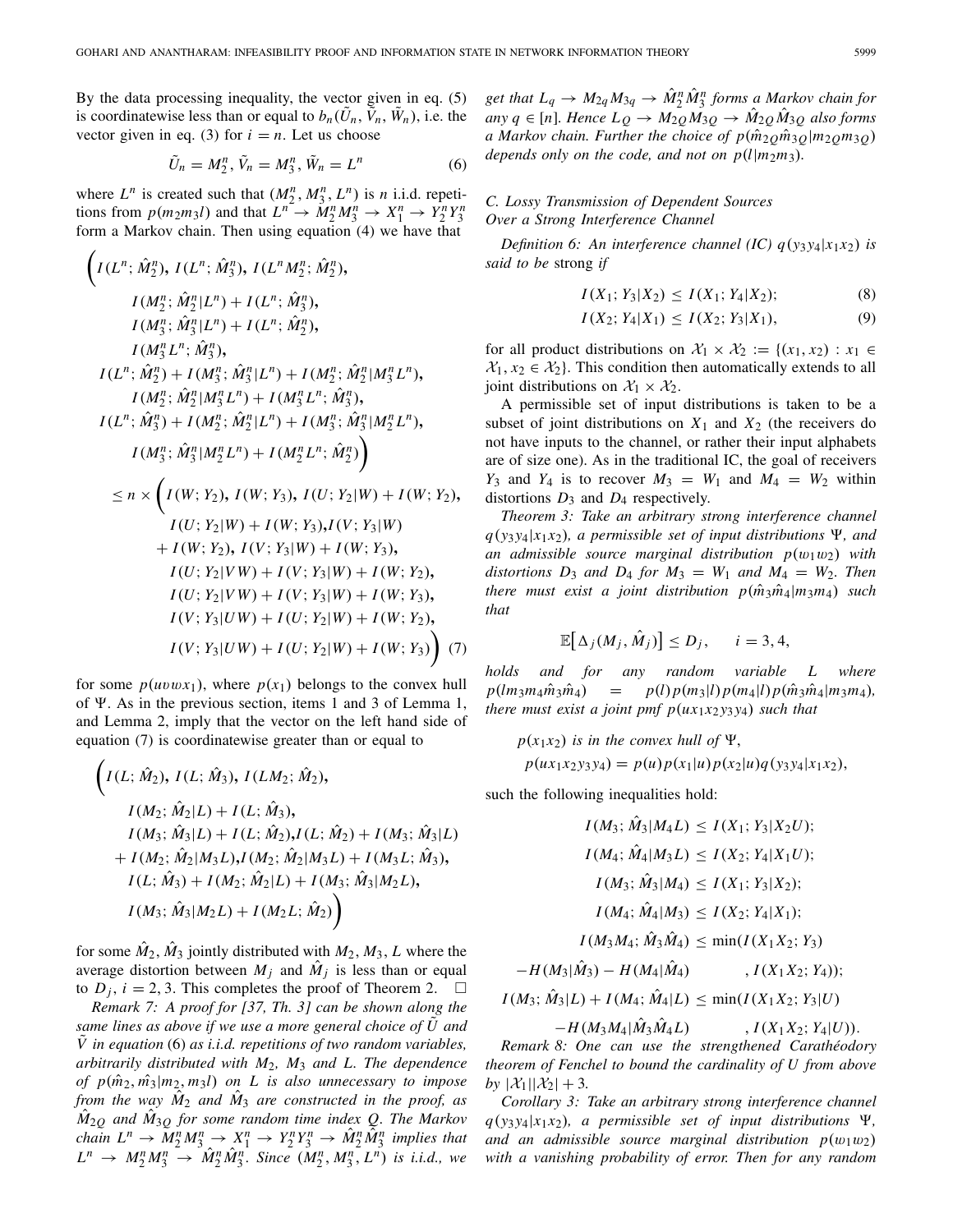*variable L where*  $M_3 \rightarrow L \rightarrow M_4$  *holds, there must exist*  $p(ux_1x_2y_3y_4)$  *such that* 

 $p(x_1x_2)$  *is in the convex hull of*  $\Psi$ ,  $p(ux_1x_2y_3y_4) = p(u)p(x_1|u)p(x_2|u)q(y_3y_4|x_1x_2),$ 

*such the following inequalities hold:*

$$
H(M_3|L) \le I(X_1; Y_3|X_2U);
$$
  
\n
$$
H(M_4|L) \le I(X_2; Y_4|X_1U);
$$
  
\n
$$
H(M_3|M_4) \le I(X_1; Y_3|X_2);
$$
  
\n
$$
H(M_4|M_3) \le I(X_2; Y_4|X_1);
$$
  
\n
$$
H(M_3M_4) \le \min(I(X_1X_2; Y_3), I(X_1X_2; Y_4));
$$
  
\n
$$
H(M_3|L) + H(M_4|L) \le \min(I(X_1X_2; Y_3|U),
$$

 $I(X_1X_2; Y_4|U)$ .

*Remark 9: Intuitively speaking random variable L satisfying*  $W_1 \rightarrow L \rightarrow W_2$  *for sources*  $W_1$  *and*  $W_2$  *inevitably shows up in the result because we are using the outer bound expression in the original result of [24] to define a quantifier for the information state, and because the outer bound expression contains an auxiliary random variable U satisfying*  $X_1 \rightarrow U \rightarrow X_2$  *(thus roughly speaking, the same functional is applied for source coding and channel coding). The virtual channel corresponding to the communication task is p*( $m_3m_4|w_1w_2$ ) *together with input distribution p*( $w_1w_2$ )*. One has to apply the* same *functional to the physical and virtual channels.*

*Remark 10: The above theorem subsumes the converse part of the result of Maric, Yates and Kramer [24] as a special case, where the capacity region of a strong interference channels with common information is derived as the union*  $over p(ux_1x_2y_3y_4) = p(u)p(x_1|u)p(x_2|u)q(y_3y_4|x_1x_2)$ , of *the set of all non-negative triples*  $(R_0, R_1, R_2)$  *satisfying* 

$$
R_1 \le I(X_1; Y_3 | X_2 U);
$$
  
\n
$$
R_2 \le I(X_2; Y_4 | X_1 U);
$$
  
\n
$$
R_1 + R_2 \le \min(I(X_1 X_2; Y_3 | U), I(X_1 X_2; Y_4 | U));
$$
  
\n
$$
R_0 + R_1 + R_2 \le \min(I(X_1 X_2; Y_3), I(X_1 X_2; Y_4)).
$$
 (10)

*In the above expressions R*<sup>0</sup> *denotes the common message rate, and R*<sup>1</sup> *and R*<sup>2</sup> *are respectively the private message rates of the first and second transmitter. We are not aware of any previous work discussing any interesting outer bounds on the admissible source region of an interference channel with general dependent sources. However inner bounds for this problem are reported in [18] and [30]. Since multi-access channels (MACs) are special cases of strong interference channels and the problem of determining the admissible source region for a MAC with correlated sources is still unsolved, determining the admissible region for a strong interference channel is also a difficult problem. It is known that the source*−*channel separation theorem breaks down for multiaccess channels [8].*

*Proof of Theorem 3:* Since there is only one pair source  $(W_1^n, W_2^n)$ , whose components are respectively observed by the two transmitters, and the information of the third and fourth terminals increases over time, we may identify the information state at stage *i* as the virtual channel  $p(y_3^i, y_4^i | w_1^n, w_2^n)$ and the input distribution  $p(w_1^n, w_2^n)$ .

Based on the statement of the theorem, given  $q(y_3y_4|x_1x_2)$ and  $q(x_1x_2)$ , the information state can be quantified by any of the following expressions showing up on the right hand side of the equations for any arbitrary  $p(u|x_1x_2)$  where  $p(ux_1x_2)$ factorizes as  $p(u)p(x_1|u)p(x_2|u)$ :

$$
\left(I(X_1; Y_3|X_2U), I(X_2; Y_4|X_1U), I(X_1; Y_3|X_2), I(X_2; Y_4|X_1), I(X_1X_2; Y_3|U), I(X_1X_2; Y_4|U), I(X_1X_2; Y_3), I(X_1X_2; Y_4)\right).
$$

This gives the following vector of quantifiers for the information state at stage *i* given any  $p(\tilde{u}_i|w_1^n w_2^n)$  under which  $W_1^n$ and  $W_2^n$  are conditionally independent given  $\tilde{U}_i$ :

$$
\left(I(W_1^n; Y_3^n | W_2^n \tilde{U}_i), I(W_2^n; Y_4^n | W_1^n \tilde{U}_i), I(W_1^n; Y_3^n | W_2^n),I(W_2^n; Y_4^n | W_1^n), I(W_1^n W_2^n; Y_3^n | \tilde{U}_i),I(W_1^n W_2^n; Y_4^n | \tilde{U}_i), I(W_1^n W_2^n; Y_3^n), I(W_1^n W_2^n; Y_4^n)\right). (11)
$$

Let us denote the above vector by  $b_i(\tilde{U}_i)$  where with a slight abuse of notation, we have used the variable  $U_i$  instead of  $p(\tilde{u}_i|w_1^n w_2^n)$ .

Clearly all of these quantifiers are zero when  $i = 0$ , i.e.  $b_0$ ( $U_0$ ) is always zero. Furthermore, to compare the quantifiers at stage  $i$  and  $i - 1$ , we have that

$$
b_i(\tilde{U}_i) \leq b_{i-1}(\tilde{U}_{i-1})
$$
  
+ 
$$
\left(I(X_{1i}; Y_{3i}|X_{2i}U_i), I(X_{2i}; Y_{4i}|X_{1i}U_i), I(X_{1i}; Y_{3i}|X_{2i}),\right.\
$$

$$
I(X_{2i}; Y_{4i}|X_{1i}), I(X_{1i}X_{2i}; Y_{3i}|U_i),
$$

$$
I(X_{1i}X_{2i}; Y_{4i}|U_i), I(X_{1i}X_{2i}; Y_{3i}), I(X_{1i}X_{2i}; Y_{4i})\right),
$$

where  $\leq$  is coordinatewise and  $\tilde{U}_i = \tilde{U}_{i-1} = U_i$ . Further the Markov chain  $W_1^n - \tilde{U}_i - W_2^n$  implies  $W_1^n - \tilde{U}_{i-1} - W_2^n$  and  $X_{1i} - U_i - X_{2i}$ . In other words, having  $U_i$ , we can find a valid  $\tilde{U}_{i-1}$  and  $U_i$  in terms of it.

Thus, for any  $p(\tilde{u}_n|w_1^n w_2^n)$  under which  $W_1^n$  and  $W_2^n$  are conditionally independent given  $U_i$ , we have

$$
b_n(\tilde{U}_n) \leq \sum_{i=1}^n \Biggl( I(X_{1i}; Y_{3i}|X_{2i}U_i), I(X_{2i}; Y_{4i}|X_{1i}U_i),
$$
  
\n
$$
I(X_{1i}; Y_{3i}|X_{2i}), I(X_{2i}; Y_{4i}|X_{1i}),
$$
  
\n
$$
I(X_{1i}X_{2i}; Y_{3i}|U_i), I(X_{1i}X_{2i}; Y_{4i}|U_i),
$$
  
\n
$$
I(X_{1i}X_{2i}; Y_{3i}), I(X_{1i}X_{2i}; Y_{4i}) \Biggr).
$$

where  $U_i$  are uniquely specified by  $\bar{U}_n$ . Taking a random variable *Q* that is uniform over [*n*] and independent of all previously defined variables, we can follow similar steps as in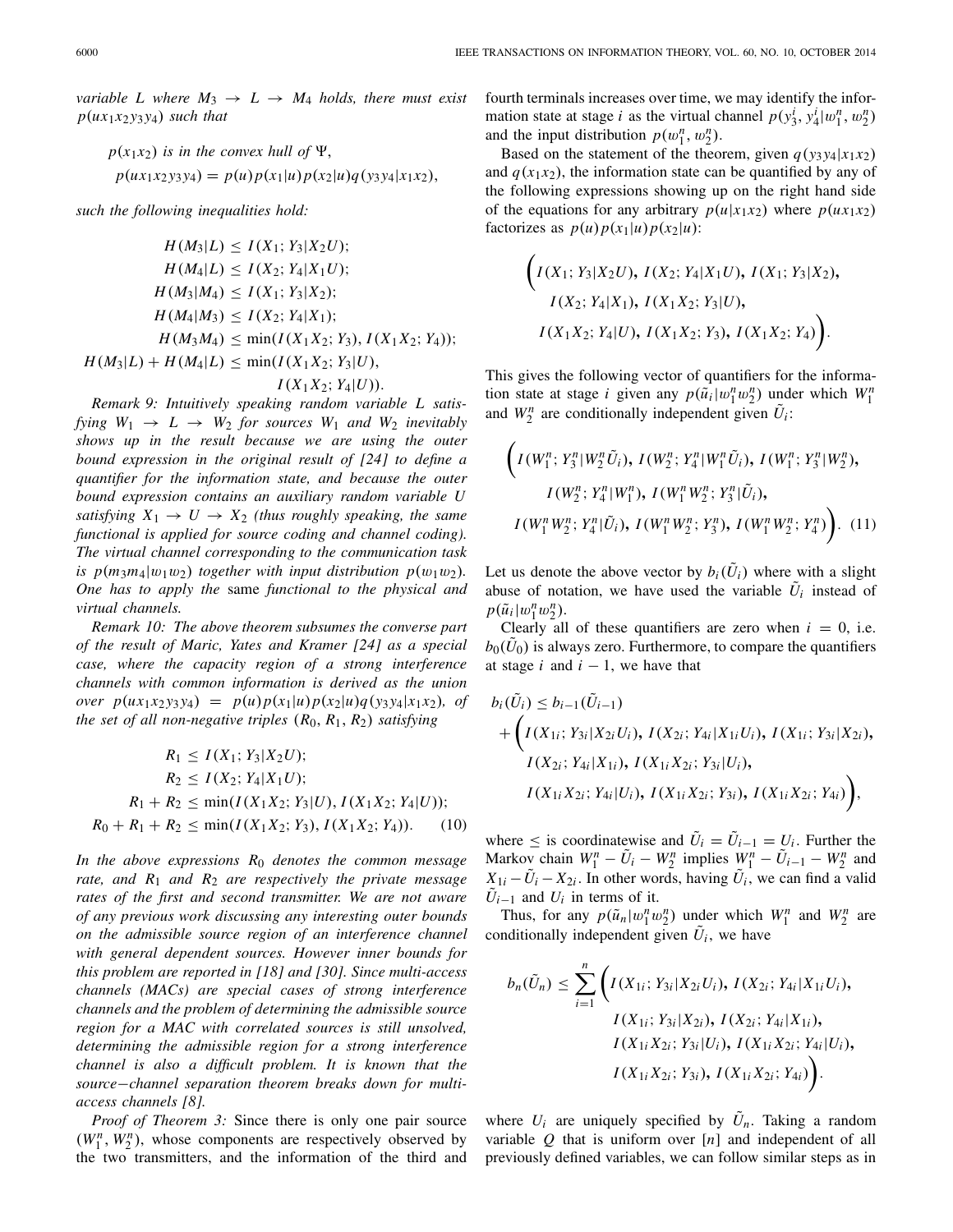the previous section to show that

$$
b_n(\tilde{U}_n) \le n \times \left(I(X_1; Y_3 | X_2 U), I(X_2; Y_4 | X_1 U),I(X_1; Y_3 | X_2), I(X_2; Y_4 | X_1),I(X_1 X_2; Y_3 | U), I(X_1 X_2; Y_4 | U),I(X_1 X_2; Y_3), I(X_1 X_2; Y_4)\right),
$$
 (12)

for some  $p(ux_1x_2)$  that depends on  $\tilde{U}_n$ , but satisfies the property that  $p(x_1x_2) = \frac{1}{n}\sum_{q=1}^n p(x_{1q}x_{2q})$  belongs to the convex hull of  $\Psi$ .

Next, we proceed as in the previous section except with a change. At the decoding phase terminal  $j$  ( $j = 3, 4$ ) computes  $\hat{M}_j^n = \mathcal{D}_j(Y_j^n)$ , and then discards  $Y_j^n$ . This changes the information state to the virtual channel  $p(\hat{m}_3^n \hat{m}_4^n | w_1^n w_2^n)$ and the input distribution  $p(w_1^n w_2^n)$ . The quantifier for this corresponds to the following for any given  $p(\tilde{u}_n|w_1^n w_2^n)$  under which  $W_1^n$  and  $W_2^n$  are conditionally independent given  $\tilde{U}_i$ :

$$
\left(I(W_1^n; \hat{M}_3^n | W_2^n \tilde{U}_n), I(W_2^n; \hat{M}_4^n | W_1^n \tilde{U}_n), I(W_1^n; \hat{M}_3^n | W_2^n), I(W_2^n; \hat{M}_4^n | W_1^n), I(W_1^n W_2^n; \hat{M}_3^n | \tilde{U}_n), I(W_1^n W_2^n; \hat{M}_4^n | \tilde{U}_n), I(W_1^n W_2^n; \hat{M}_4^n)\right). \tag{13}
$$

By data processing the vector given in eq. (13) is coordinatewise less than or equal to  $b_n(U_n)$ , i.e. the vector given in eq. (11) for  $i = n$ . However we know that in a strong interference channel, each receiver may obtain significant side information about the message intended for the other receiver. Therefore, instead of bounding all of the coordinates of  $b_n(U_n)$  by the vector given in eq. (13), we can use Lemma 3 in the appendix to find a better lower bound for the last four coordinates. Therefore, noting that  $W_1 = M_3$  and  $W_2 = M_4$  we can write

$$
b_n(\tilde{U}_n)
$$
\n
$$
\geq \left(I(M_3^n; \hat{M}_3^n | M_4^n \tilde{U}_n), I(M_4^n; \hat{M}_4^n | M_3^n \tilde{U}_n), I(M_3^n; \hat{M}_3^n | M_4^n), I(M_4^n; \hat{M}_4^n | M_3^n), I(M_3^n M_4^n; \hat{M}_3^n \hat{M}_4^n | \tilde{U}_n) - H(M_4^n | \hat{M}_4^n \tilde{U}_n) - H(M_3^n | \hat{M}_3^n \tilde{U}_n), I(M_3^n M_4^n; \hat{M}_3^n \hat{M}_4^n | \tilde{U}_n) - H(M_4^n | \hat{M}_4^n \tilde{U}_n) - H(M_4^n | \hat{M}_4^n \tilde{U}_n) - H(M_3^n | \hat{M}_3^n \tilde{U}_n), I(M_3^n M_4^n; \hat{M}_3^n \hat{M}_4^n) - H(M_4^n | \hat{M}_4^n) - H(M_3^n | \hat{M}_3^n), I(M_3^n M_4^n; \hat{M}_3^n \hat{M}_4^n) - H(M_4^n | \hat{M}_4^n) - H(M_3^n | \hat{M}_3^n) \right). (14)
$$

Let us choose  $U_n = L^n$ , where  $L^n$  is created such that  $(M_3^n, M_4^n, L^n)$  is *n* i.i.d. repetitions from  $p(m_3m_4l)$  given in the statement of the theorem and that  $L^n \rightarrow M_3^n M_4^n \rightarrow$  $X_1^n X_2^n \rightarrow Y_3^n Y_4^n$  form a Markov chain. This implies that  $M_3^n \stackrel{\sim}{\rightarrow} L^n \rightarrow M_4^n$  forms a Markov chain. Then using eqs. (12) and (14) we have that

$$
\left(I(M_3^n; \hat{M}_3^n | M_4^n L^n), I(M_4^n; \hat{M}_4^n | M_3^n L^n),\nI(M_3^n; \hat{M}_3^n | M_4^n), I(M_4^n; \hat{M}_4^n | M_3^n),\nI(M_3^n M_4^n; \hat{M}_3^n \hat{M}_4^n | L^n) - H(M_4^n | \hat{M}_4^n L^n) - H(M_3^n | \hat{M}_3^n L^n),\nI(M_3^n M_4^n; \hat{M}_3^n \hat{M}_4^n | L^n) - H(M_4^n | \hat{M}_4^n L^n) - H(M_3^n | \hat{M}_3^n L^n),\nI(M_3^n M_4^n; \hat{M}_3^n \hat{M}_4^n) - H(M_4^n | \hat{M}_4^n) - H(M_3^n | \hat{M}_3^n),\nI(M_3^n M_4^n; \hat{M}_3^n \hat{M}_4^n) - H(M_4^n | \hat{M}_4^n) - H(M_3^n | \hat{M}_3^n)\n\right)\n\le n \times \left(I(X_1; Y_3 | X_2 U), I(X_2; Y_4 | X_1 U),\nI(X_1; Y_3 | X_2), I(X_2; Y_4 | X_1), I(X_1 X_2; Y_3 | U),\nI(X_1 X_2; Y_4 | U), I(X_1 X_2; Y_3), I(X_1 X_2; Y_4)\right), (15)
$$

for some  $p(ux_1x_2) = p(u)p(x_1|u)p(x_2|u)$  where  $p(x_1x_2) =$ belongs to the convex hull of  $\Psi$ . As in the previous section, Lemmas 1 and 2 imply that the vector on the left hand side of equation (15) is coordinatewise greater than or equal to

$$
\left(I(M_3; \hat{M}_3|M_4L), I(M_4; \hat{M}_4|M_3L),I(M_3; \hat{M}_3|M_4), I(M_4; \hat{M}_4|M_3),I(M_3M_4; \hat{M}_3\hat{M}_4|L) - H(M_4|\hat{M}_4L) - H(M_3|\hat{M}_3L),I(M_3M_4; \hat{M}_3\hat{M}_4|L) - H(M_4|\hat{M}_4L) - H(M_3|\hat{M}_3L),I(M_3M_4; \hat{M}_3\hat{M}_4) - H(M_4|\hat{M}_4) - H(M_3|\hat{M}_3),I(M_3M_4; \hat{M}_3\hat{M}_4) - H(M_4|\hat{M}_4) - H(M_3|\hat{M}_3)\right),
$$

where  $(\hat{M}_3, \hat{M}_4, M_3, M_4, L) = (\hat{M}_3 \hat{Q}, \hat{M}_4 \hat{Q}, M_3 \hat{Q}, M_4 \hat{Q}, L \hat{Q})$ where  $Q$  is a uniform random index in  $[n]$ . Using the same argument as the one given in Remark 7 one can see that the joint pmf of  $\hat{M}_3$ ,  $\hat{M}_4$  and  $M_3$ ,  $M_4$ , L satisfies  $L \rightarrow M_3M_4 \rightarrow$  $M_3$ ,  $M_4$ , and  $p(\hat{m}_3 \hat{m}_4 | m_3 m_4)$  depends only on the code and not on  $p(l|m_3, m_4)$ . Further the average distortion between  $M_i$ and  $\hat{M}_i$  is less than or equal to  $D_i$ ,  $i = 3, 4$ . This completes the proof of Theorem 3.  $\Box$ 

# V. CONCLUDING REMARKS: INFORMATION STATE, AUXILIARY RANDOM VARIABLES AND ADDITIVITY

The notion of information state was originally motivated by the *additivity* property of capacity regions. Further, the particular structure of auxiliary random variables can be understood as a consequence of additivity of an outer bound expression, when viewed as a functional of the underlying communication channel. This perspective is generally implicit in the textbooks on classical information theory, where a communication channel is kept fixed throughout. The literature on quantum information theory is more explcit about treating the communication channel as a variable (e.g. see [2]), although the connection between additivity and auxiliary random variables is generally implicit.

The idea of additivity when there is no feedback or dependent input sources is simple: a certain functional constitutes the capacity region, or an outer bound to it, if it is additive for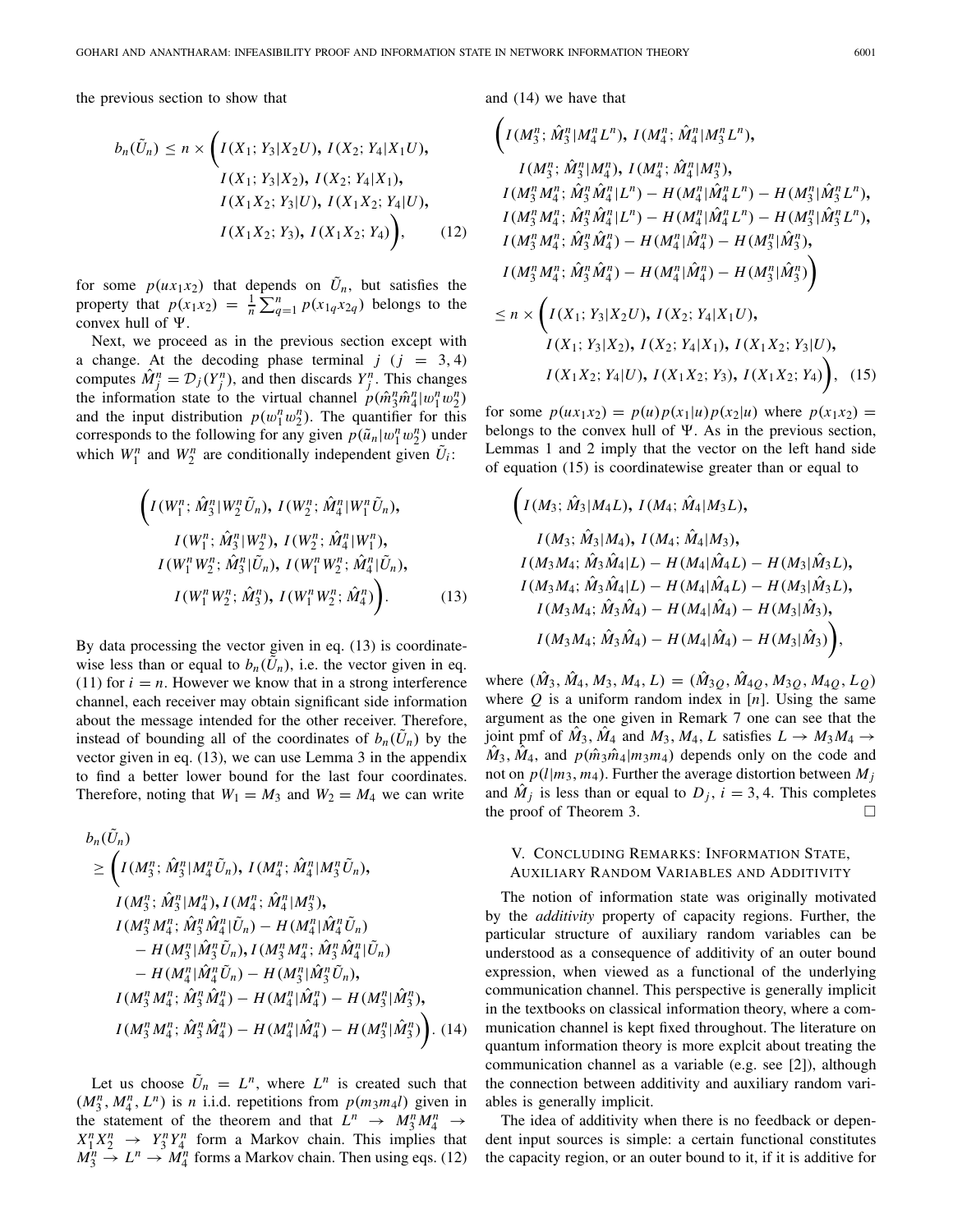product channels. For instance consider the general broadcast channel  $q(yz|x)$  and let a convex region  $R(q(yz|x))$  be a candidate outer bound. We use the tensor product  $q^{\otimes n}$  to denote the product of *n* i.i.d. repetitions of the broadcast channel. The region  $\mathcal{R}(q(yz|x))$  would then constitute an outer bound to the capacity region if on the one hand  $\bigcup_{n} \frac{1}{n} \mathcal{R} \left( q^{\otimes n} (y^n z^n | x^n) \right)$  is an outer bound, and on the other hand  $\mathcal{R}(q^{\otimes n}(y^n z^n | x^n))$  is equal to  $n\mathcal{R}(q(yz|x))$  for all *n*. The latter statement is the single-letterization step. It holds if one can inductively show that

$$
\mathcal{R}(q^{\otimes n}(y^n z^n | x^n)) \subseteq \mathcal{R}(q^{\otimes (n-1)}(y^{n-1} z^{n-1} | x^{n-1}))
$$
  
 
$$
+ \mathcal{R}(q(y_n z_n | x_n)), \qquad (16)
$$

where  $+$  stands for the vector-by-vector sum (Minkowski sum) of the regions. The latter holds if for any two channels  $q(yz|x)$ and  $q(\tilde{y}\tilde{z}|\tilde{x})$  one has

$$
\mathcal{R}(q(\mathbf{y}z|x)q(\tilde{\mathbf{y}}\tilde{z}|\tilde{x})) \subseteq \mathcal{R}(q(\mathbf{y}z|x)) + \mathcal{R}(q(\tilde{\mathbf{y}}\tilde{z}|\tilde{x})), \quad (17)
$$

because one can think of  $q(\tilde{y}\tilde{z}|\tilde{x})$  being the product of  $n-1$ copies of  $q(yz|x)$ , and  $q(yz|x)q(\tilde{y}\tilde{z}|\tilde{x})$  being the product of *n* copies of  $q(yz|x)$ . This is the additivity relation. Note that eq. (17) is stated only in terms of six random variables, namely *X*, *Y*, *Z*, *X*, *Y* and *Z*; it is only a property of joint distributions on six random variables. If one is only interested in the type of auxiliary random variables showing up in the traditional Gallager-type converses, there is an algorithmic way to deal with this problem where a computer program could be written to generate the auxiliary random variables. The idea is that each of the auxiliary random variables in the definition of *R* should take the form of a combination of some of these six random variables. In other words, in eq. (16) auxiliary variables for  $\mathcal{R}(q^{\otimes (n-1)}(y^{n-1}z^{n-1}|x^{n-1}))$  and  $\mathcal{R}(q(y_nz_n|x_n))$ may be expressed in terms of those of  $\mathcal{R}_n(q(yz|x))$  and of  $Y^{n-1}$ ,  $Z^{n-1}$ ,  $X^{n-1}$ ,  $Y_n$ ,  $Z_n$ ,  $X_n$ . Should we then unfold the inductive *n* iterations we get back the Gallager-type identification of auxiliary random variables having the form of past and/or future of other variables.

One can recover the Gallager-type results using the inductive additivity approach. On the other hand the additivity framework has been used so far to disprove the optimality of a given expression by explicitly showing that it is not additive (see [3]). However there is evidence suggesting that the inductive single-letterization technique may outperform the traditional approach. Consider the sum rate for Marton's inner bound for the general broadcast channel. It is not known whether the *n*-letter expression for Marton's sum rate factorizes. However, it is shown in [12] that the 2-letter expression factorizes into two single letter expressions in *a non-traditional way* in the so-called "randomized time-division strategy" region. As shown in [12, p. 12], the choice of *U* and *V* in the factorization depend on the value of the auxiliary  $w!$ ! If the two-letter expression were to factorize in the traditional Gallager-type way (which it doesn't), one would have expected *U* to consist of the past/future of certain random variables. However in this example, this past/future structure itself is changing depending on the very value of these auxiliary random variables. Therefore one should not

always expect the auxiliary random variables to be composed of the past/future of certain random variables, which one can get using standard manipulations such as the chain rule on *n*-letter expressions. The traditional technique for assigning single-letter auxiliary random variables is thus insufficient. It is also worthwhile to note that non-Shannon-type inequalities are necessary for finding the capacity region of wired networks [9]. Wired networks are special cases of general noisy networks (see [22]). However, such inequalities are not easy to employ in single-letterization when we directly start from a code of length *n*. It would be simpler to employ non-Shannon-type inequalities when one is dealing with a finite number of random variables showing up in each iteration of the algorithm (the number of which is not scaling up with *n*).

Another point to note is that having a functional that satisfies eq. (17), one can attempt to perturb it to find another functional that satisfies this equation. This trial and error process is easier to run for eq. (17), compared to when we start from an *n*-code and directly identify the auxiliary random variables through a longer chain of equations. This was done in deriving Theorem 5 of the authors' earlier work [14] and [15].

The notion of additivity for cases when there is feedback or dependent sources is not as straightforward and has not been studied systematically in the literature, even though certain forms of it have appeared in the literature for certain special problems, e.g. "secret key reservoir" [14], "monotones" [33], [34], and a paper on the feedback capacity of wiretap channels [4]. See [23]. The reason that formulating additivity can be challenging is that output feedback causes the information available to the parties to evolve in a wide range of ways. To be more specific, take a channel  $q(y|x)$  assisted with full feedback. Suppose we would like to show that any achievable communication rate is less than or equal to  $\max_{p(x)} I(X; Y)$ . Note that  $\prod_{i=1}^{n} q(y_i|x_i)$ . This is because  $Y_i$  can depend on  $X_i$ ,  $X_{i+1}$ , the *n*-letter  $q(y_1y_2 \ldots y_n|x_1x_2 \ldots x_n)$  would not factorize as  $X_{i+2}, \ldots, X_n$ . Therefore we cannot talk about additivity and factorization in the sense of eq. (17). Furthermore, the singleletter definition of *R* does *not* involve any auxiliary random variable reflecting the feedback information. Another difference is the fact that feedback is imposing a particular *time order* on indices 1, 2, 3,..., *n*.

We believe that our notion of information state can be helpful in formalizing additivity in general scenarios. In the above point-to-point example there is a non-symmetric time flow that can be captured by the notion of information state. We believe that our construction of a virtual channel and applying the original outer bound expression to it, is novel (see remarks 1, 9 and 4). Our idea that adapting known lossless results to lossy ones with dependent sources basically comes for free, to best of our knowledge, is also novel.

#### **APPENDIX**

*Lemma 3: For any n-code for a strong interference channel*  $q(y_3y_4|x_1x_2)$  *with*  $M_3 = W_1$  *and*  $M_4 = W_2$  *and for any*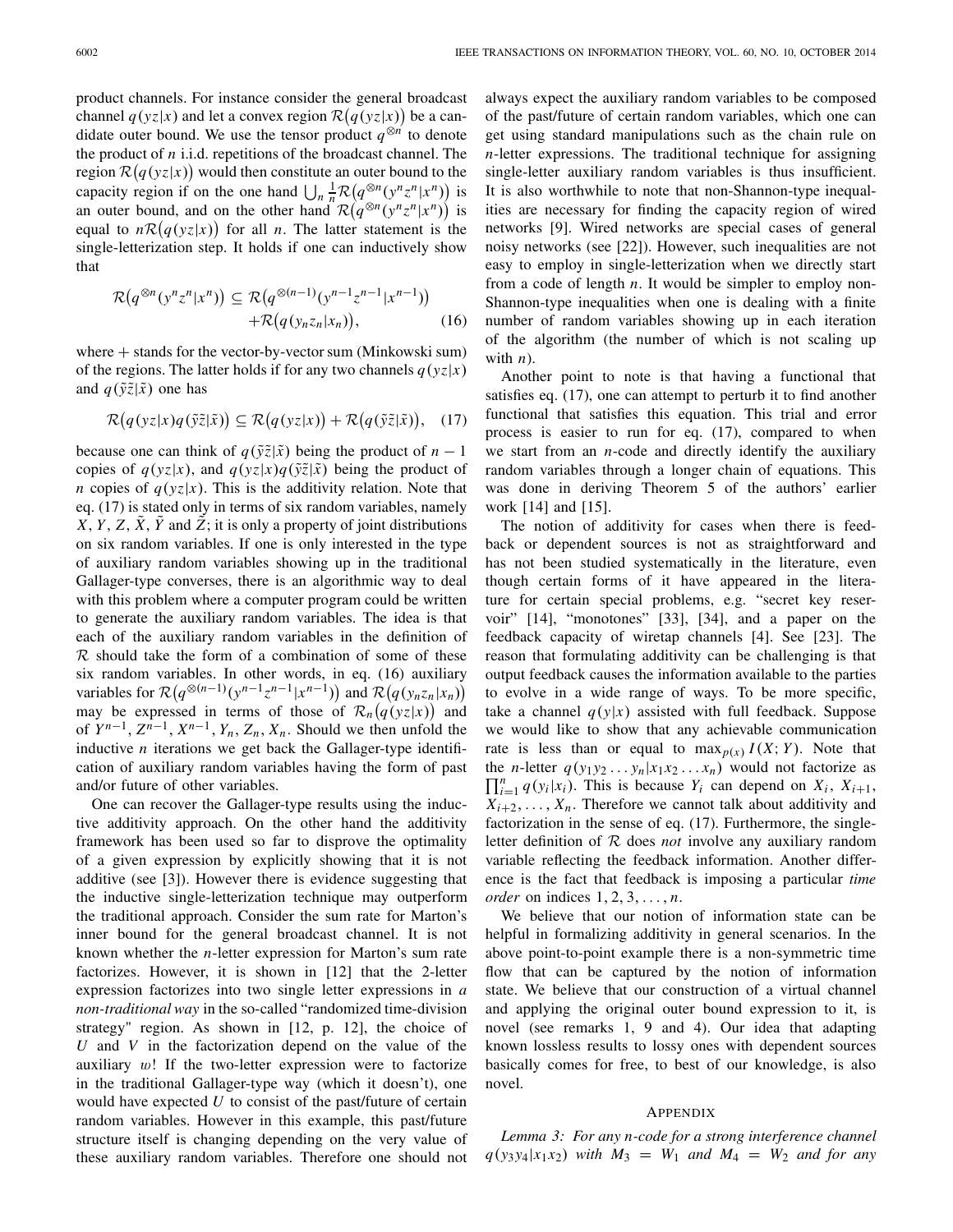$$
\tilde{U}_n - W_1^n W_2^n - Y_3^n Y_4^n \text{ we have:}
$$
\n
$$
I(M_3^n M_4^n; Y_3^n) \ge I(M_3^n M_4^n; \hat{M}_3^n \hat{M}_4^n)
$$
\n
$$
-H(M_4^n | \hat{M}_4^n) - H(M_3^n | \hat{M}_3^n),
$$
\n
$$
I(M_3^n M_4^n; Y_4^n) \ge I(M_3^n M_4^n; \hat{M}_3^n \hat{M}_4^n)
$$
\n
$$
-H(M_4^n | \hat{M}_4^n) - H(M_3^n | \hat{M}_3^n),
$$
\n
$$
I(M_3^n M_4^n; Y_3^n | \tilde{U}_n) \ge I(M_3^n M_4^n; \hat{M}_3^n \hat{M}_4^n | \tilde{U}_n)
$$
\n
$$
-H(M_4^n | \hat{M}_4^n \tilde{U}_n) - H(M_3^n | \hat{M}_3^n \tilde{U}_n),
$$
\n
$$
I(M_3^n M_4^n; Y_4^n | \tilde{U}_n) \ge I(M_3^n M_4^n; \hat{M}_3^n \hat{M}_4^n | \tilde{U}_n)
$$
\n
$$
-H(M_4^n | \hat{M}_4^n \tilde{U}_n) - H(M_3^n | \hat{M}_3^n \tilde{U}_n).
$$
\n*Proof:* The above constraints are equivalent to

$$
H(M_3^n M_4^n | Y_3^n) \leq H(M_3^n M_4^n | \hat{M}_3^n \hat{M}_4^n) + H(M_4^n | \hat{M}_4^n) + H(M_3^n | \hat{M}_3^n), H(M_3^n M_4^n | Y_4^n) \leq H(M_3^n M_4^n | \hat{M}_3^n \hat{M}_4^n) + H(M_4^n | \hat{M}_4^n) + H(M_3^n | \hat{M}_3^n), H(M_3^n M_4^n | Y_3^n \tilde{U}_n) \leq H(M_3^n M_4^n | \hat{M}_3^n \hat{M}_4^n \tilde{U}_n) + H(M_4^n | \hat{M}_4^n \tilde{U}_n) + H(M_3^n | \hat{M}_3^n \tilde{U}_n), H(M_3^n M_4^n | Y_4^n \tilde{U}_n) \leq H(M_3^n M_4^n | \hat{M}_3^n \hat{M}_4^n \tilde{U}_n) + H(M_4^n | \hat{M}_4^n \tilde{U}_n) + H(M_3^n | \hat{M}_3^n \tilde{U}_n).
$$

By symmetry we only need to prove the first and third equations; the proof for the second equation is similar. Since  $q(y|x)$  is a strong interference channel, the lemma of Section III of [6] implies that the *n*-letter product channel

$$
q(y_3^n y_4^n | x_1^n x_2^n) = \prod_{i=1}^n q(y_{3i} y_{4i} | x_{1i} x_{2i})
$$

is also a strong interference channel. Therefore  $I(X_2^n; Y_3^n | X_1^n)$  $I_1^n$ )  $\geq I(X_2^n; Y_4^n | X_1^n)$  since equations (8) and (9) hold for *any* arbitrary distributions on the inputs of a strong interference channel. This implies that  $H(X_2^n | Y_3^n X_1^n) \le H(X_2^n | Y_4^n X_1^n).$ 

 $\mathbf{W} \in \text{ have } H(X_2^n | Y_4^n X_1^n) \leq H(M_4^n | Y_4^n X_1^n) \leq H(M_4^n | \hat{M}_4^n)$ since  $H(X_2^n | M_4^n) = H(X_2^n | W_2^n) = 0$ . Here  $\hat{M}_4^n$  is the reconstruction of  $M_4^n$  by the third terminal (the average distortion between  $\hat{M}_4^n$  and  $M_4^n$  is less than or equal to  $D_4$ ). Therefore  $H(X_2^n | Y_3^n X_1^n) \le H(M_4^n | \hat{M}_4^n).$ 

We further have  $H(X_1^n | Y_3^n) \leq H(M_3^n | Y_3^n) \leq H(M_3^n | \hat{M}_3^n)$ since  $X_1^n$  is a function of  $W_1^n = M_3^n$ . Thus,

$$
H(X_1^n X_2^n | Y_3^n) \leq H(M_4^n | \hat{M}_4^n) + H(M_3^n | \hat{M}_3^n).
$$

Next, note that

$$
H(M_3^nM_4^n|Y_3^n) \leq H(M_3^nM_4^n|X_1^nX_2^n) + H(X_1^nX_2^n|Y_3^n),
$$

since for any three random variables *A*, *B* and *C* we have  $H(A|C) \leq H(A|B) + H(B|C)$ . We have

$$
H(M_3^n M_4^n | X_1^n X_2^n) = H(M_3^n M_4^n | X_1^n X_2^n \hat{M}_3^n \hat{M}_4^n)
$$
  
\n
$$
\leq H(M_3^n M_4^n | \hat{M}_3^n \hat{M}_4^n).
$$

Therefore

$$
H(M_3^nM_4^n|Y_3^n) \leq H(M_3^nM_4^n|\hat{M}_3^n\hat{M}_4^n) + H(M_4^n|\hat{M}_4^n) + H(M_3^n|\hat{M}_3^n).
$$

The proof for the third inequality is exactly the same, except that we have to condition all the entropy terms on  $U_n$ . In particular the equation  $I(X_2^n; Y_3^n | X_1^n \tilde{U}_n) \geq I(X_2^n; Y_4^n | X_1^n \tilde{U}_n)$ holds since it is valid for any value of  $\tilde{U}_n = \tilde{u}_n$ . All other equations hold for exactly same reasons.  $\Box$ 

#### ACKNOWLEDGEMENT

The authors would like to thank the anonymous reviewers for their helpful comments.

#### **REFERENCES**

- [1] A. El Gamal and Y.-H. Kim, *Network Information Theory*. Cambridge, U.K.: Cambridge Univ. Press, 2011.
- [2] A. S. Holevo, "The additivity problem in quantum information theory," in *Proc. Int. Congr. Math.*, Madrid, Spain, 2006, pp. 999–1018.
- [3] M. B. Hastings, "Superadditivity of communication capacity using entangled inputs," *Nature Phys.*, vol. 5, pp. 255–257, Apr. 2009.
- [4] E. Ardestanizadeh, M. Franceschetti, T. Javidi, and Y.-H. Kim, "Wiretap channel with secure rate-limited feedback," *IEEE Trans. Inf. Theory*, vol. 55, no. 12, pp. 5353–5361, Dec. 2009.
- [5] Y. Cao, B. Chen, and J. Zhang, "A new achievable rate region for interference channels with common information," in *Proc. IEEE Wireless Commun. Network. Conf.*, Mar. 2007, pp. 2069–2073.
- [6] M. H. M. Costa and A. El Gamal, "The capacity region of the discrete memoryless interference channel with strong interference (Corresp.)," *IEEE Trans. Inf. Theory*, vol. 33, no. 5, pp. 710–711, Sep. 1987.
- [7] T. M. Cover and J. A. Thomas, *Elements of Information Theory*. New York, NY, USA: Wiley, 1991.
- [8] T. Cover, A. El Gamal, and M. Salehi, "Multiple access channels with arbitrarily correlated sources," *IEEE Trans. Inf. Theory*, vol. 26, no. 6, pp. 648–657, Nov. 1980.
- [9] R. Dougherty, C. Freiling, and K. Zeger, "Networks, matroids, and non-Shannon information inequalities," *IEEE Trans. Inf. Theory*, vol. 53, no. 6, pp. 1949–1969, Jun. 2007.
- [10] P. Gács and J. Körner, "Common information is far less than mutual information," *Problems Control Inf. Theory*, vol. 150, no. 2, pp. 149–162, 1973.
- [11] M. Gastpar, "Cut-set arguments for source-channel networks," in *Proc. Int. Symp. Inf. Theory (ISIT)*, Jun./Jul. 2004, p. 34.
- [12] Y. Geng, A. Gohari, C. Nair, and Y. Yu, "On Marton's inner bound for two receiver broadcast channels," in *Proc. ITA Workshop*, 2011. [Online]. Available: http://ita.ucsd.edu/workshop/11/files/paper/paper\_688.pdf
- [13] A. Giridhar and P. R. Kumar, "Computing and communicating functions over sensor networks," *IEEE J. Sel. Areas Commun.*, vol. 23, no. 4, pp. 755–764, Apr. 2005.
- [14] A. A. Gohari and V. Anantharam, "Information-theoretic key agreement of multiple terminals—Part I: Source model," *IEEE Trans. Inf. Theory*, vol. 56, no. 8, pp. 3973–3996, Aug. 2010.
- [15] A. A. Gohari and V. Anantharam, "Information-theoretic key agreement of multiple terminals—Part II: Channel model," *IEEE Trans. Inf. Theory*, vol. 56, no. 8, pp. 3997–4010, Aug. 2010.
- [16] A. Gohari and V. Anantharam, "An outer bound to the admissible source region of broadcast channels with arbitrarily correlated sources and channel variations," in *Proc. 46th Annu. Allerton Conf. Commun., Control, Comput.*, Urbana, IL, USA, Sep. 2008, pp. 301–308.
- [17] A. A. Gohari and V. Anantharam, "A generalized cut-set bound," in *Proc. IEEE Int. Symp. Inf. Theory (ISIT)*, Seoul, Korea, Jun./Jul. 2009, pp. 99–103.
- [18] D. Gündüz, E. Erkip, A. Goldsmith, and H. V. Poor, "Source and channel coding for correlated sources over multiuser channels," *IEEE Trans. Inf. Theory*, vol. 55, no. 9, pp. 3927–3944, Sep. 2009.
- [19] W. Kang and S. Ulukus, "A new data processing inequality and its applications in distributed source and channel coding," *IEEE Trans. Inf. Theory*, vol. 57, no. 1, pp. 56–69, Jan. 2011.
- [20] G. Kramer and S. A. Savari, "Cut sets and information flow in networks of two-way channels," in *Proc. Int. Symp. Inf. Theory (ISIT)*, Jun./Jul. 2004, p. 33.
- [21] G. Kramer, Y. Liang, and S. Shamai, "Outer bounds on the admissible source region for broadcast channels with dependent sources," in *Proc. Inf. Theory Appl. Workshop*, Feb. 2009, pp. 162–179.
- [22] S. Lim, Y.-H. Kim, A. El Gamal, and S.-Y. Chung, "Noisy network coding," *IEEE Trans. Inf. Theory*, vol. 57, no. 5, pp. 3132–3152, May 2011.